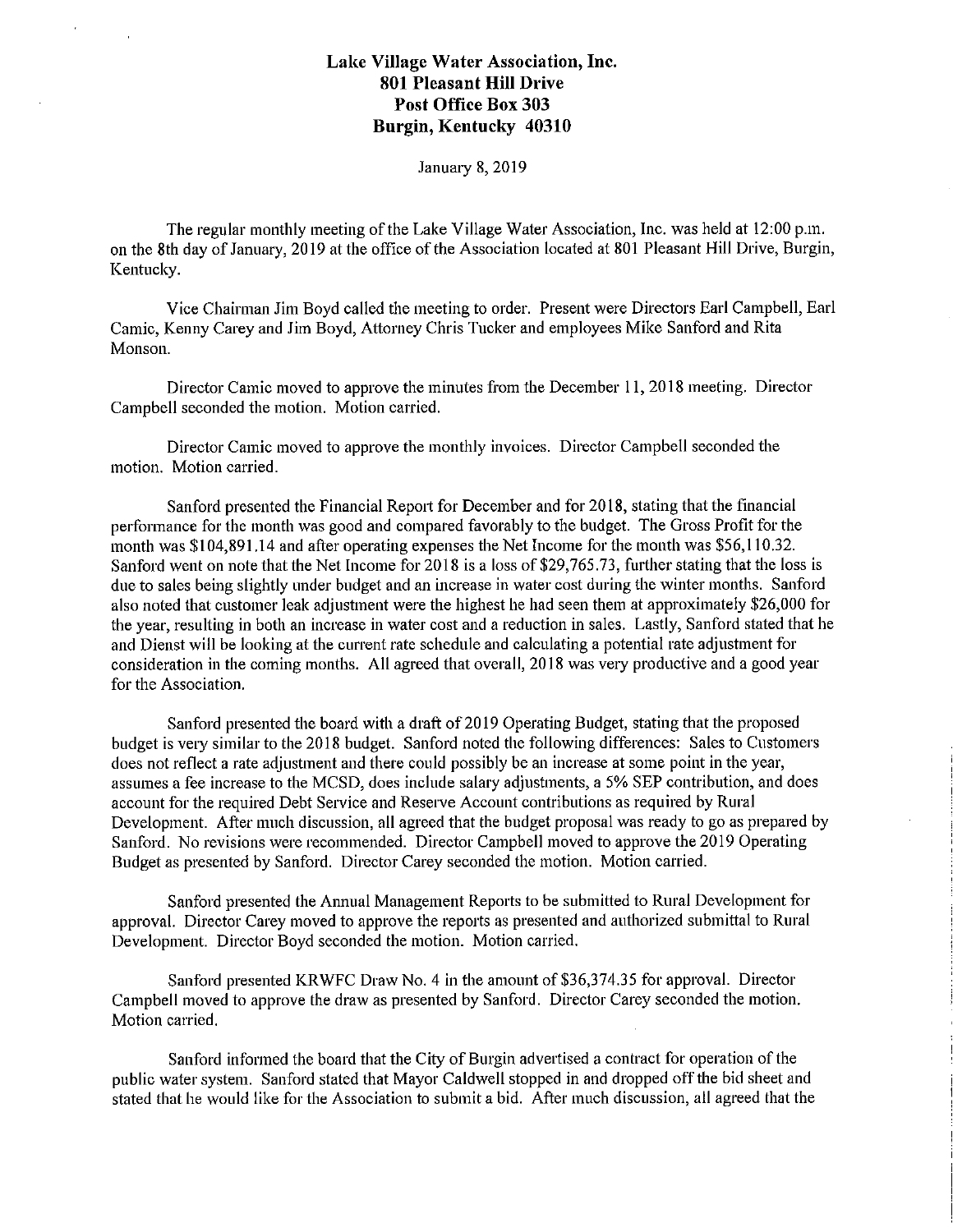only way that the Association could effectively and efficiently operate the system is if there was a change in ownership with the Association Board of Directors and Management making all decisions pertaining to operation and maintenance. All agreed that the Association will assist the city through the transition period until the contract is filled. Director Boyd stated that a joint meeting with the city council could be held if questions arise.

Sanford presented the board with details pertaining to the implementation of a public notification mobile app compatible with Apple and Android devices. The app proposal.was received from CDP Engineering and will include the development, training and implementation of the app. Sanford stated that the cost to implement the app is \$3,000 for the first year, which includes the annual \$500 support fee and \$500 annually thereafter for support while the app is active. Sanford went on to note that if the Sanitation District board decides to implement the app, the cost will be lowered to \$2,500 per app. All agreed that implementing the app into the operations will be useful to the staff and Association members and will also add another level of professionalism and efficiency to the operations.

Director Carey moved to adjourn the meeting. Director Campbell seconded the motion. Meeting adjourned.

(Warry *May* 

Secretary/Treasurer Earl Campeell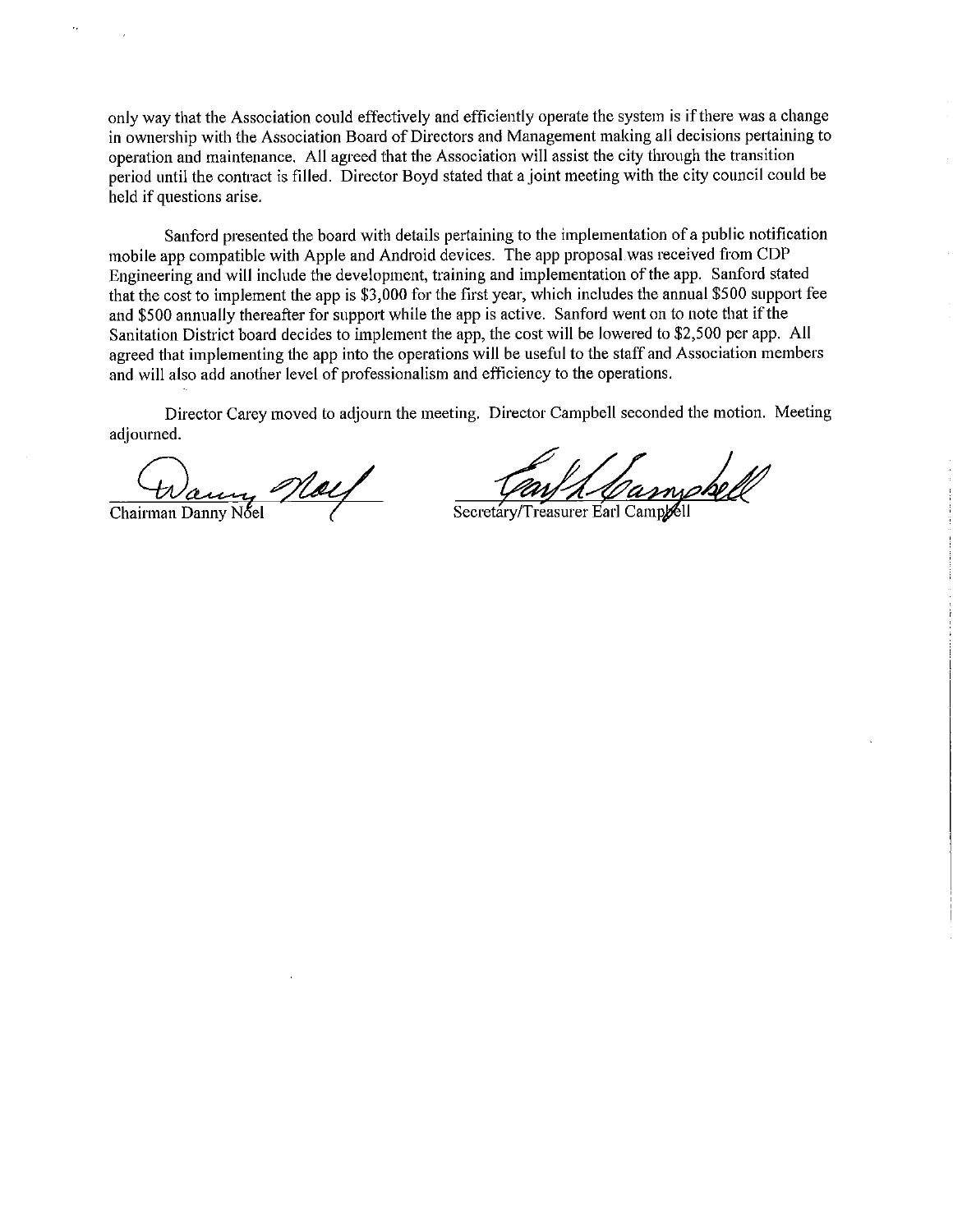Febmary 12, 2019

The regular monthly meeting of the Lake Village Water Association, Inc. was held at 12:00 p.m. on the 12th day of February, 2019 at the office of the Association located at 801 Pleasant Hill Drive, Burgin, Kentucky.

Vice Chairman Jim Boyd called the meeting to order. Present were Directors Earl Camic, Jim Boyd, Chairman Danny Noel via conference call, Attorney Chris Tucker and employees Mike Sanford and Rita Monson.

Director Camic moved to approve the minutes from the January 8, 2019 meeting. Director Boyd seconded the motion. Motion carried.

Director Camic moved to approve the monthly invoices. Director Boyd seconded the motion. Motion canied.

*I* 

Sanford presented the Financial Report for January, stating that the financial performance for the month was good and compared favorably to the budget. The Gross Profit for the month was \$71,116.52 and after operating expenses the Net Ordinary Income for the month was \$17,963.47. Sanford went to state that debt service payments for the month total \$154,003.98, resulting in a loss of \$136,019.35.

Sanford presented KRWFC Draw No. 4 in the amount of \$11,730.00 for approval. Director Camic moved to approve the draw as presented by Sanford. Director Boyd seconded the motion. Motion carried. Sanford stated that the PER for the project is nearing completion and that Dienst will present a draft at the March meeting.

Tucker reported to the board that election nomination letters will be going to members in the coming weeks. Tucker will work with Monson on the printing details.

Sanford presented a request from the Mercer County Chamber of Commerce to host the April Perk Up with Bluegrass Greensource. The sponsorship fee is \$250 and is held at the Kentucky Fudge Company. The fee will cover breakfast for the attendees. Jill Cutler invited Sanford to introduce the speaker at the event.

Sanford informed the board that Tim Wade left the Association. Sanford went on to note that Wade has vacation and sick time that he is entitled to. Director Camic moved to compensate Wade the time that is built up. Director Boyd seconded the motion. Motion carried.

Sanford stated that Betty Lewis, owner of Bright Leaf Golf Resort, contacted him concerning the cost for the 19<sup>th</sup> Hole meter, specifically if the board could provide a lower cost for the meter and other material. Sanford stated that essentially the meter is a new residential tap and that he would be in okay with charging a tap fee in the amount of \$450.00 as found in the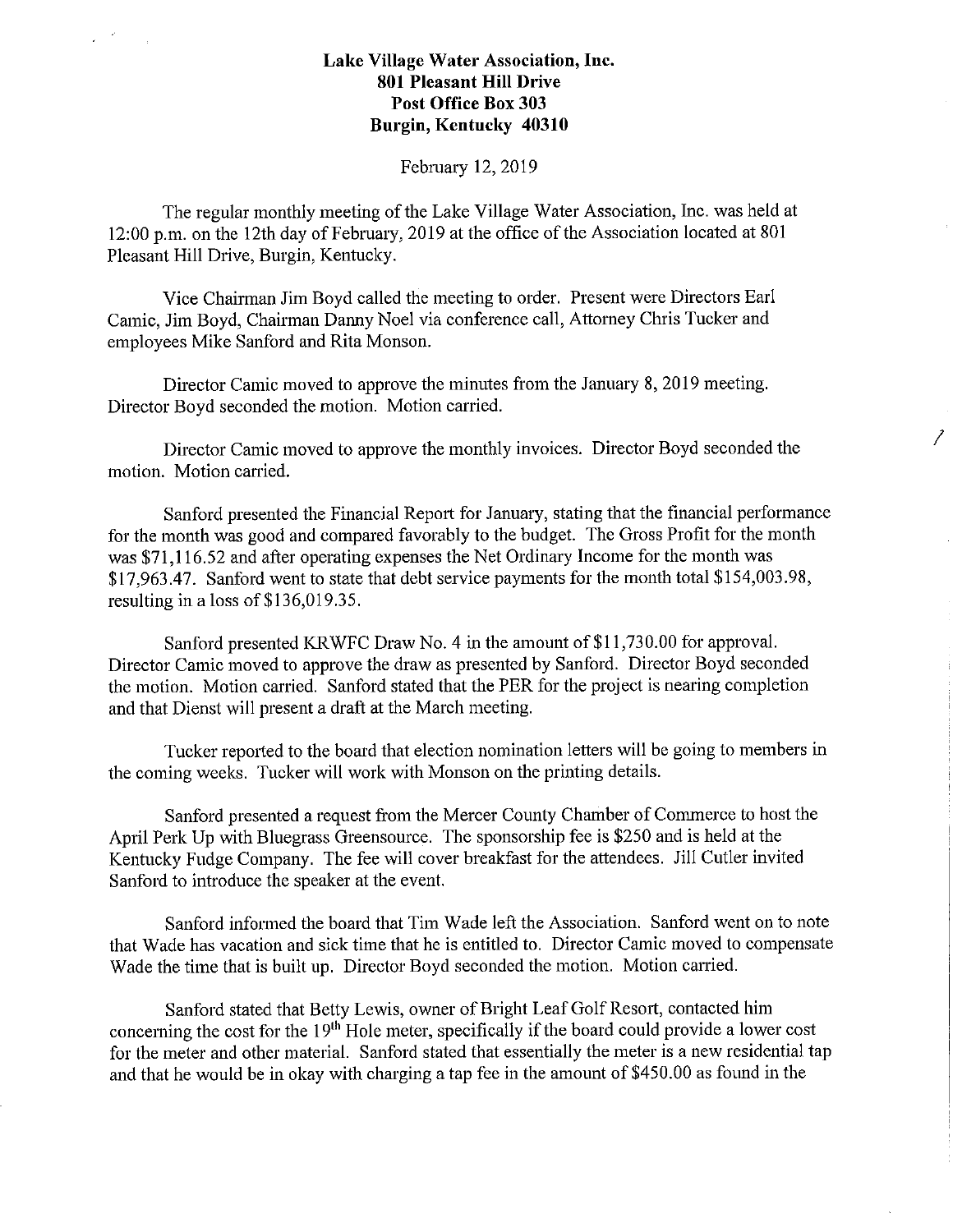tariff. Director Camic moved to charge a tap fee in the amount of \$450.00 for the meter. Director Boyd seconded the motion. Motion carried.

Director Carey moved to adjourn the meeting. Director Campbell seconded the motion. Meeting adjourned.

Naury Noel

l,

 $\mathcal{F}^{\mathcal{E}}$ 

Secretary/Treasurer Earl Campbell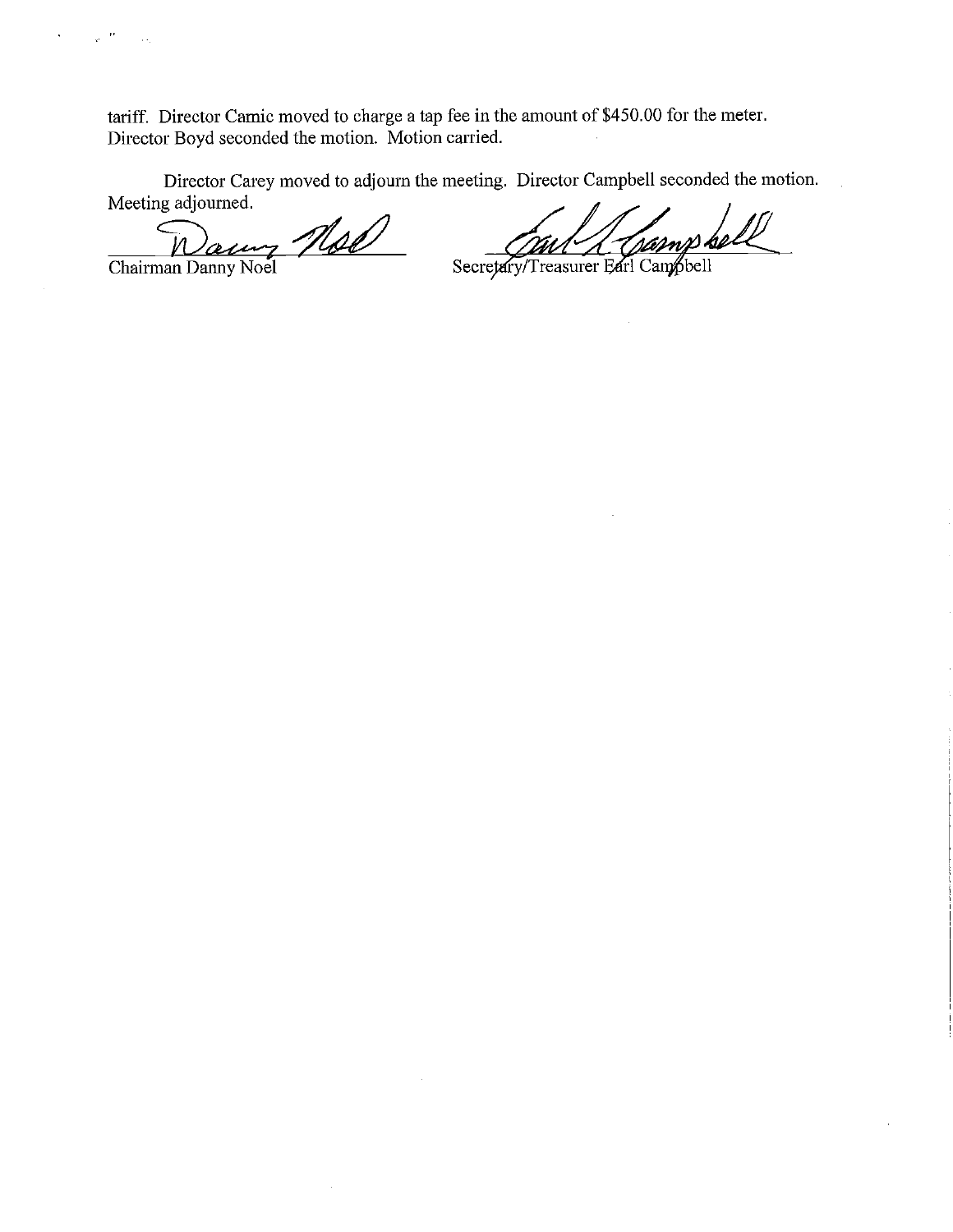$\mathcal{L}_\mathrm{A}$ 

#### March 12, 2019

The regular monthly meeting of the Lake Village Water Association, Inc. was held at 12:00 p.m. on the 12th day of March, 2019 at the office of the Association located at 801 Pleasant Hill Drive, Burgin, Kentucky.

Vice Chairman Jim Boyd called the meeting to order. Present were Directors Earl Campbell, Earl Camic, Attorney Chris Tucker and employees Mike Sanford and Rita Monson.

Director Campbell moved to approve the minutes from the February 12, 2019 meeting. Director Camic seconded the motion. Motion carried.

Director Campbell moved to approve the monthly invoices. Director Camic seconded the motion. Motion carried.

Sanford presented the Financial Report for February, stating that the financial performance for the month was good and compared favorably to the budget. The Gross Profit for the month was \$60,763.38 and after operating expenses the Net Ordinary Income for the month was \$4,436.21. Sanford reported that he and Patterson are working on implementing a new water loss form recommended by the Public Service Commission as a result of the recent case involving water loss within Kentucky. Sanford present water loss for the year at the April meeting.

Sanford presented a spreadsheet containing various percentages of the annual SEP contribution for the board to consider. Each year Sanford presents a range of 4% to I 0% of the annual salaries to determine the level of contribution to be made by the Association to the staff member retirement accounts. Sanford went on to note that the 2018 Operating Budget included a contribution of 8% and that the Net Income for 2018 was a loss of \$29,765.73. Sanford also sought a decision on whether to include Tim Wade in the contribution stating that he is no longer with the Association, but was employed for all of 2018. Upon much discussion and a recommendation by Tucker, all agreed that Wade should receive a contribution for 2018. With regard to the percentage to be contributed to the SEP, Director Boyd recommended 10%, stating that the Board should strive to consistently contribute the same amount if possible. Director Camic suggested contributing the amount that was budgeted since the Association had a loss for 2018. Director Campbell was also in favor of contributing the budgeted amount. After much discussion, all agreed to contribute \$30,000 to the employee retirement accounts. Director Camic moved to make the \$30,000 contribution. Director Campbell seconded the motion. Motion carried.

Sanford presented water loss figures for the areas included in the Contract 14 PER. All agreed that the information was very helpful and that the work was proceeding in the right direction as far scope. All agreed that it would be helpful to have the loss quantified to an estimated revenue loss. Sanford stated that he will update the information to include the lost revenue, increased maintenance costs and the year that the main was installed. Sanford will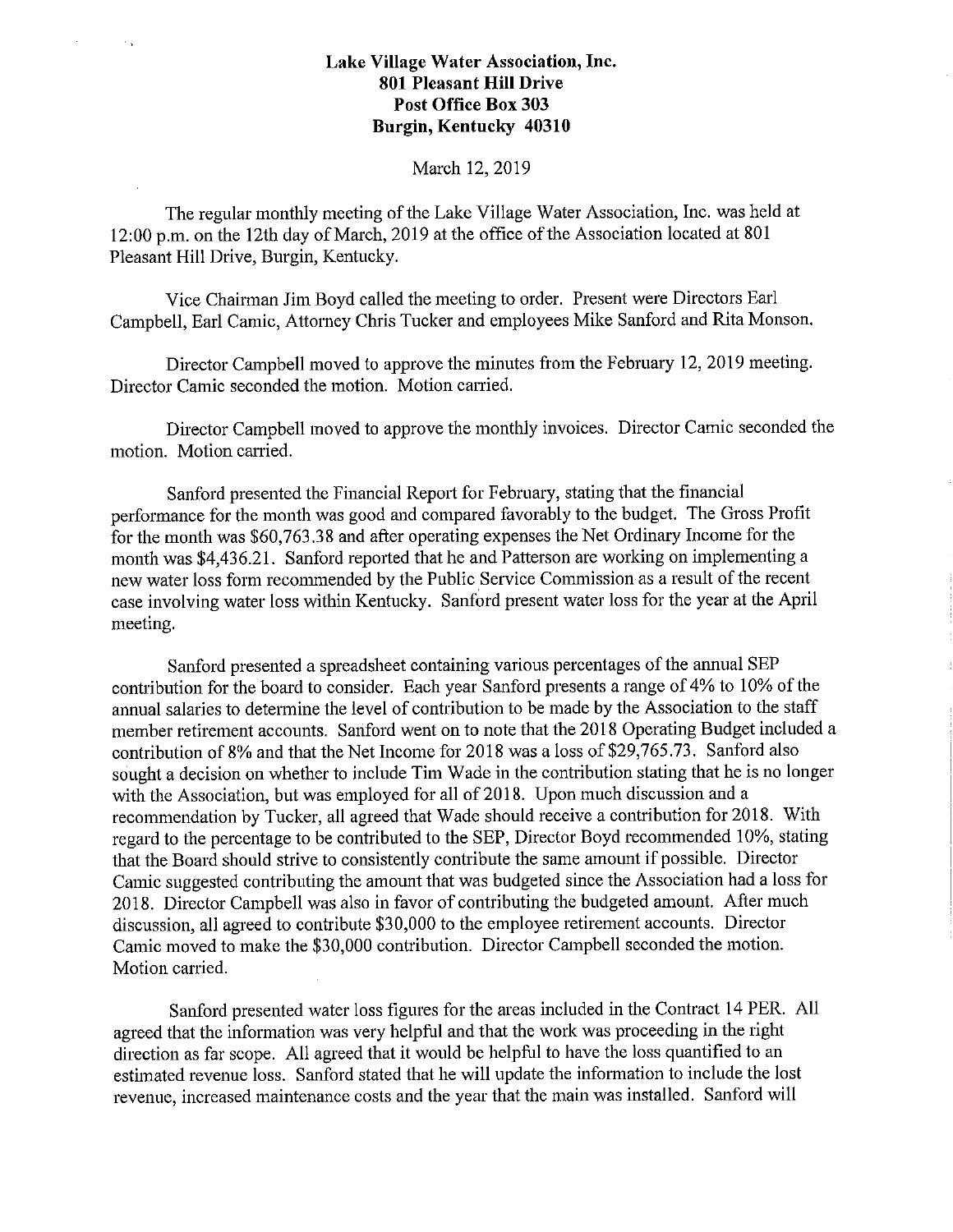report the information at the April board meeting. Director Boyd stated that the information will provide the necessary confirmation to move the decision making forward.

Sanford noted that election letters will be mailed to all Association members on March 18, 2019.

Sanford informed the board that a theft of service complaint had been filed on David and Amanda Hatfield of 1095 Gwinn Island Road. Sanford stated that the meter was locked for nonpayment on 1/30/19 and on 2/14/19 the cut lock was discovered on the property, therefore the meter pulled and brought back to the office. Sanford stated that he and Tucker discussed the matter and both agreed that a formal complaint should be filed with Boyle County Attorney Chris Herron. Sanford went on to note that the meter had used approximately 8,000 gallons of water during the period of theft and that the charges had been paid in order to restore service to the property.

Sanford stated that the mobile notification app will be launching soon and that he will let the board know when it is ready to view.

Sanford stated that the Division of Water will be on site Thursday, March 14<sup>th</sup> to conduct the Sanitary Survey as required by regulation. The survey examines the financial and managerial aspects of the operations as well as an in depth review of all records pertaining to Division of Water and EPA compliance. The survey is conducted every three years.

Sanford stated that the financial audit is underway and expected to be complete by the March 31<sup>st</sup> deadline established by the PSC.

Director Camic moved to adjourn the meeting. Director Campbell seconded the motion. Meeting adjourned.

Chairman Danny Moel

Secretary/Treasurer Earl Compbell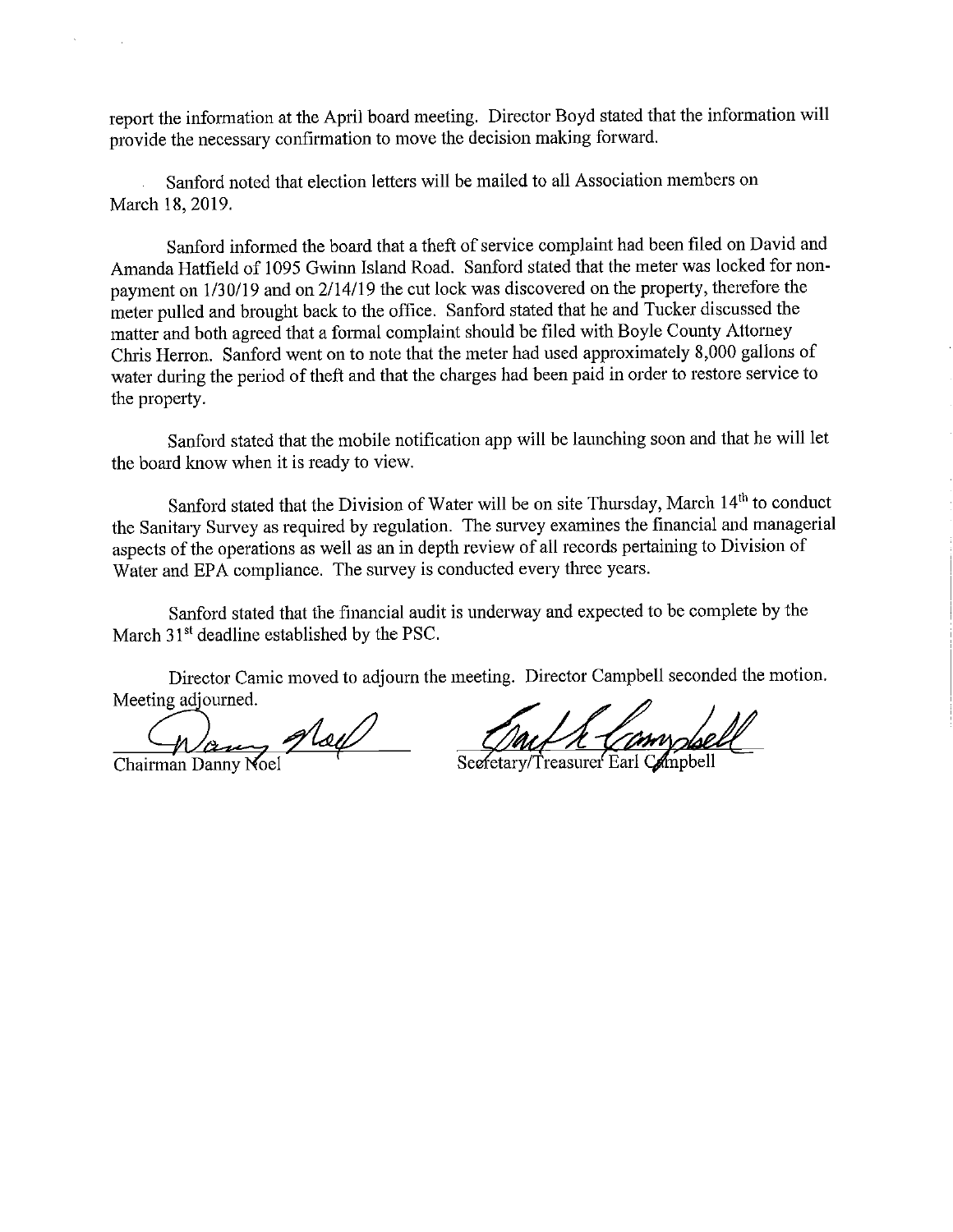## **Lake Village Water Association, Inc.**

## **801 Pleasant Hill Drive**

#### **Post Office Box 303**

## **Burgin, Kentucky 40310**

## MINUTES OF ANNUAL MEETING APRIL4,2019

The ammal meeting of the Lake Village Water Association, Inc. was called to order by Chairman Danny Noel at 6:00 p.m. on the 4th day of April, 2019 at the office located at 801 Pleasant Hill Drive, Burgin, Kentucky.

Attending the meeting were Vice Chairman Jim Boyd, Director Earl Camic, Director Kenny Carey, Director Earl Campbell, Attorney Chris Tucker, employees Mike Sanford and Rita Monson.

The first order of business was consideration of the minutes of the annual meeting of the membership on April 10, 2018. Director Carey moved to approve the minutes with a second by Director Camic. Motion carried.

The next order of business was to announce the results of the Board of Director's election. The election results were reported by Attorney Tucker. The election was held to select three (3) members to the Board of Directors of the Association for a full three year term. Attorney Tucker reported and certified that Danny Noel, Kenny Carey and Earl Camic was elected to serve another three year term. Certification of the results is attached.

Director Carey moved to adjourn the meeting. Director Camic seconded the motion. Meeting adjourned.

Jim Boyd, Vice Chairman Earl Campbell, Secretary/Treasurer

THE ASSOCIATION OFFERS THE OPPORTUNITY FOR ALL RESIDENTS [N THE SERVICE AREA TO BECOME USERS OF THE FACILITIES REGARDLESS OF RACE, CREED, COLOR, RELIGION, SEX, NATIONAL ORIGIN, MARITAL STATUS, PHYSICAL OR MENTAL HANDICAP OR LEVEL OF INCOME.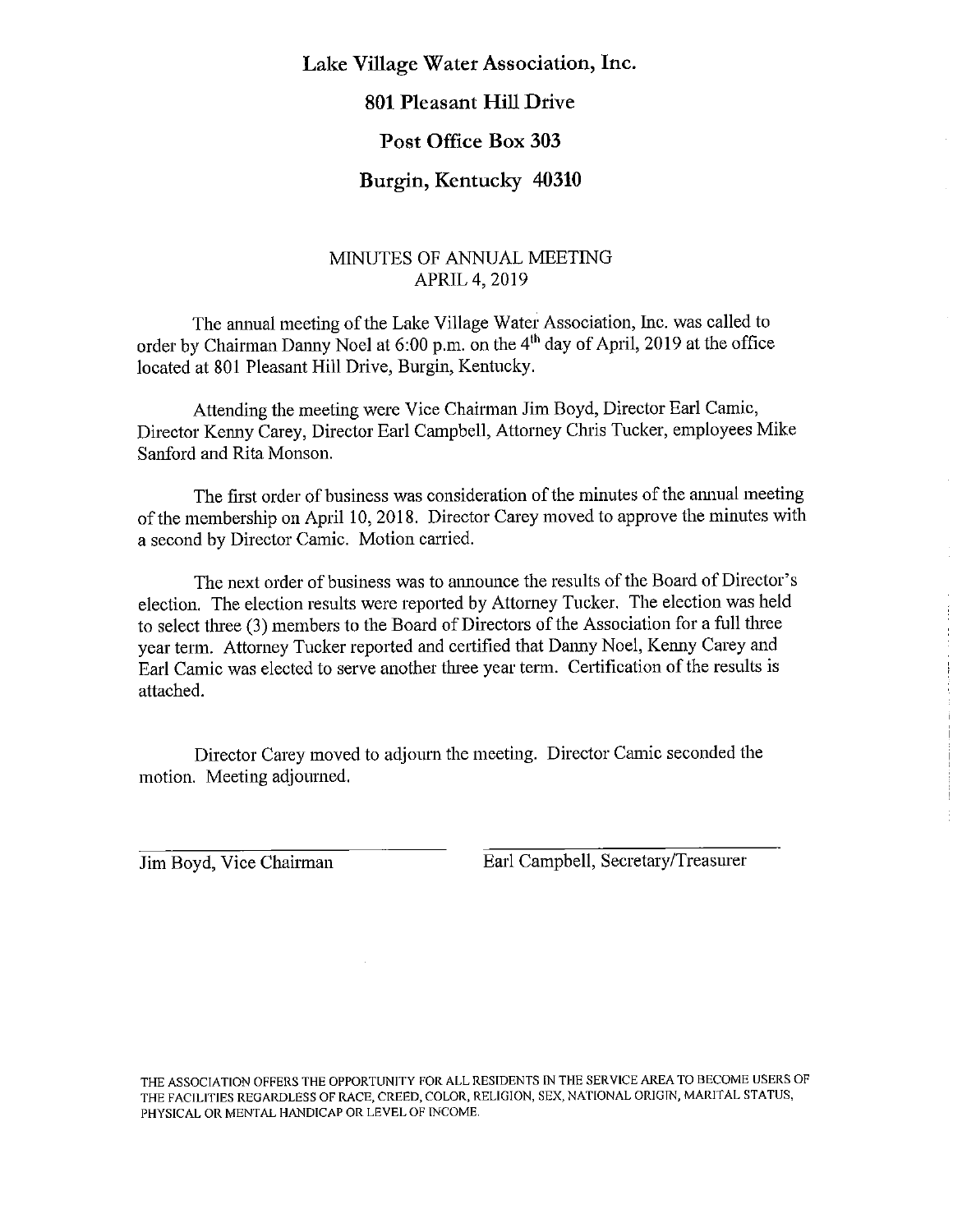#### **AFFIDAVIT**

#### COMMONWEALTH OF KENTUCKY

#### COUNTY OF BOYLE

Comes the affiant, Christopher J. Tucker, being first duly sworn, and states and deposes as follows:

- 1. I am an attorney practicing in Danville, Kentucky.
- 2. I am currently licensed and in good standing to practice in all courts of the Commonwealth of Kentucky, including the Kentucky Supreme Court, and am a member of the Kentucky Bar Association.
- 3. I am the current attorney for the Lake Village Water Association Board of Directors.
- 4. That a nomination letter was sent to all Lake Village Water Association members for three seats on the Board of Directors and the nominees were Earl Camic, Kenny Carey, Danny Noel and George Hensley.
- 5. That George Hensley notified and informed me that he was not interested in being considered or placed on the ballot and that he signed a letter dated March 20 declining said nomination, said letter being attached.
- 6. That an election letter and ballot was sent to all Lake Village Water Association members with a return deadline of April 5, 2019 at 5:00 p.m.
- 7. That as of April 5, 2019 at 5:00 p.m., a total of 142 ballots were returned with 88 votes for Danny Noel, 44 votes for Kenny Carey and 30 votes for Earl Camic. FURTHER affiant sayeth not.

CHRISTOPHER J. TUCKER

Subscribed and sworn to me, a notary public in and for said County and State, by Christopher J. Tucker, to be his free act and deed in due form of law, this 9<sup>th</sup> day of April, 2019.

I NOTARY PUBLIC My commission expires:  $\overline{\text{3}} \mu \mu$  6, 80/9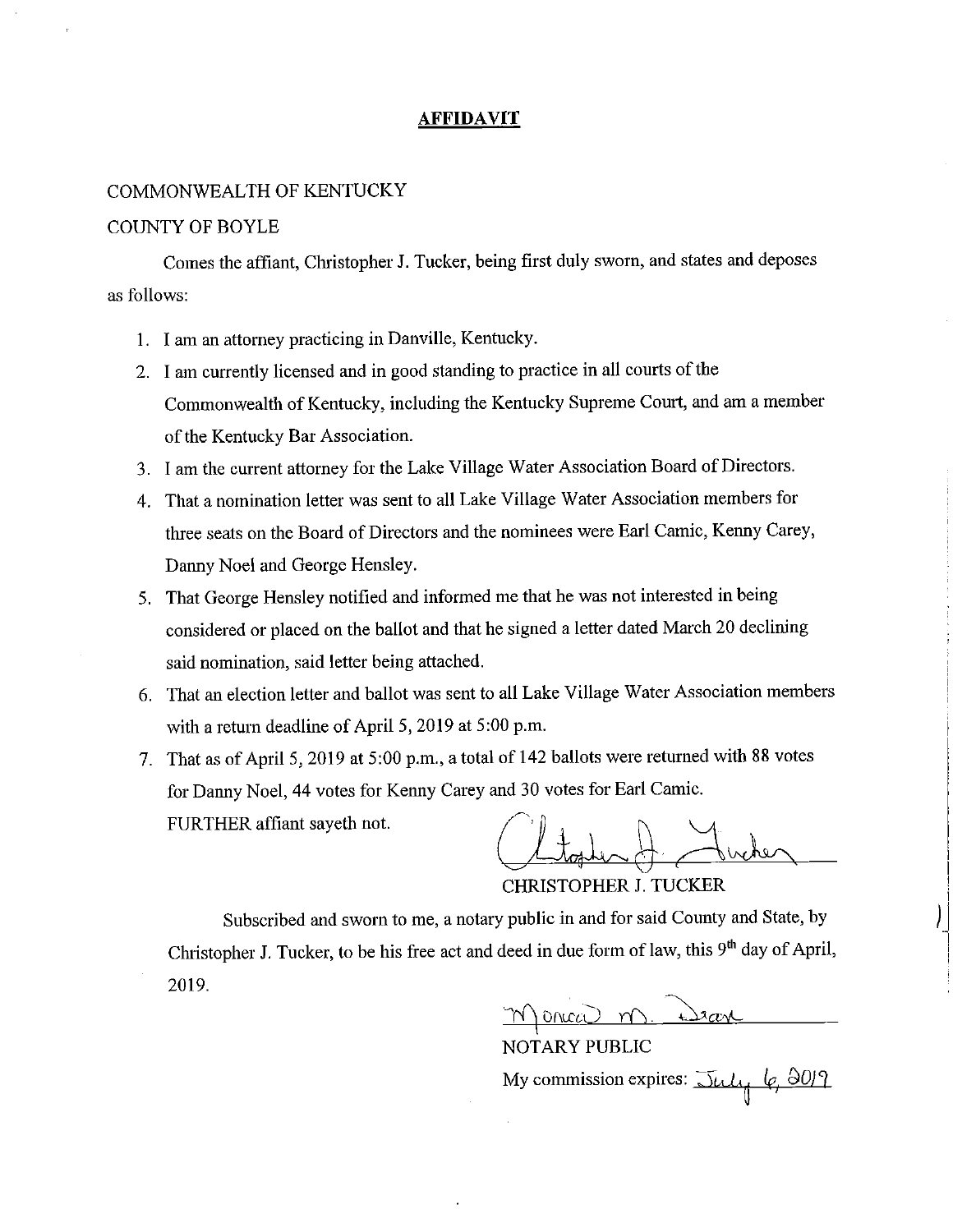#### March 20, 2019

I, George Hensley, have been informed by Lake Village Water Association, Inc., attorney Christopher J. Tucker, that *I* was nominated to be placed on the ballot for a position on the Board of Directors in the 2019 election.

I have freely, knowingly and voluntarily decided to decline this nomination and would not like to have my name placed on the 2019 ballot.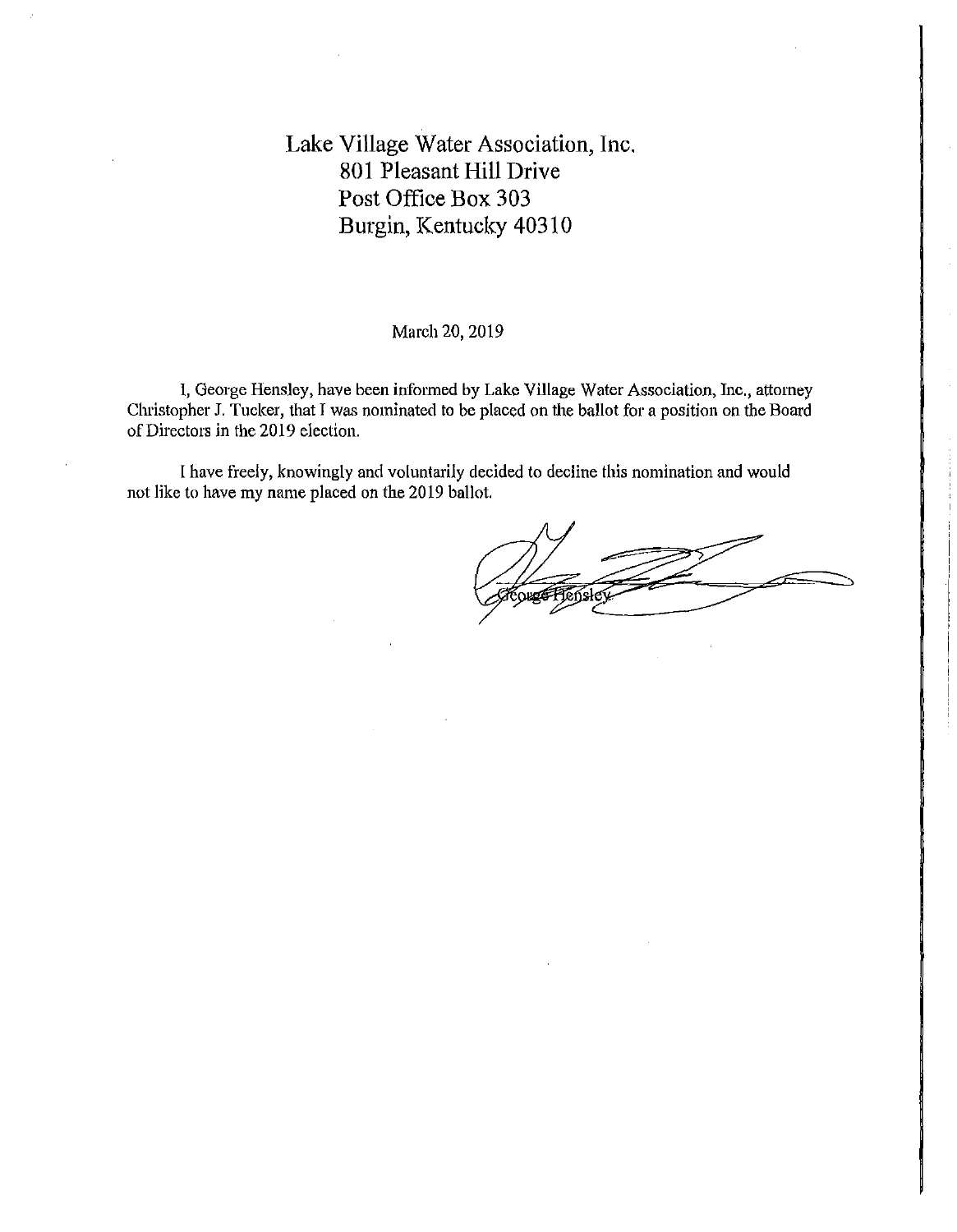$\sim$   $\sim$ 

 $\Sigma_{\rm eff}$  .

#### April 9, 2019

The regular monthly meeting of the Lake Village Water Association, Inc. was held at 12:00 p.m. on the 12th day of March, 2019 at the office of the Association located at 801 Pleasant Hill Drive, Burgin, Kentucky.

Vice Chairman Jim Boyd called the meeting to order. Present were Directors Earl Campbell, Earl Camic, Kenny Carey, Attorney Chris Tucker and employees Mike Sanford and Rita Monson. Also present were MCSD Directors Drew Rice and Bruce Wade and Terri Bradshaw, City of Harrodsburg Economic Development consultant.

Bradshaw was present to speak to the group concerning the Economic Development Strategic Plan that is being prepared by the City of Harrodsburg, specifically ideas and recommendations to include in the strategic plan. Bradshaw is tasked with meeting with the public in as many ways as possible over the next few months in an effort to incorporate public comments into the strategic plan document. The group provided various comments to Bradshaw and answered questions that will be asked to all groups concerning the needs of Mercer County and Harrodsburg. After a thorough discussion, the group thanked Bradshaw for the work being performed in the community. Bradshaw thanked the group for participating.

Director Campbell moved to nominate the current officers for the upcoming term ending in April 2020. Director Carey seconded the motion. Motion carried.

÷

Director Camic moved to approve the minutes from the March 12, 2019 meeting. Director Carey seconded the motion. Motion canied.

Director Camic moved to approve the invoices as presented. Director Carey seconded the motion. Motion carried.

Sanford presented the Financial Report for March, stating that the financial performance for the month was good and compared favorably to the budget. The Gross Profit for the month was \$65,542.83 and after operating expenses the Net Ordinary Income for the month was \$10,844.84, resulting in a Net Income for the month of \$13,352.43.

Sanford presented a contract for IT Services from the Bluegrass Area Development District. Sanford stated that the contract is for \$70.00 per hour and not to exceed \$6,000 in total cost. Sanford went on to state that BGADD staff have been on site to evaluate the current IT infrastructure and that a list of tasks has been prepared. Director Campbell moved to execute the contract as presented. Director Carey seconded the motion. Motion carried.

Sanford stated that having a third board member authorized to sign checks would be helpful at times. Director Carey moved to add Director Boyd as s signers on all of the Association's accounts. Director Camic seconded the motion. Motion carried.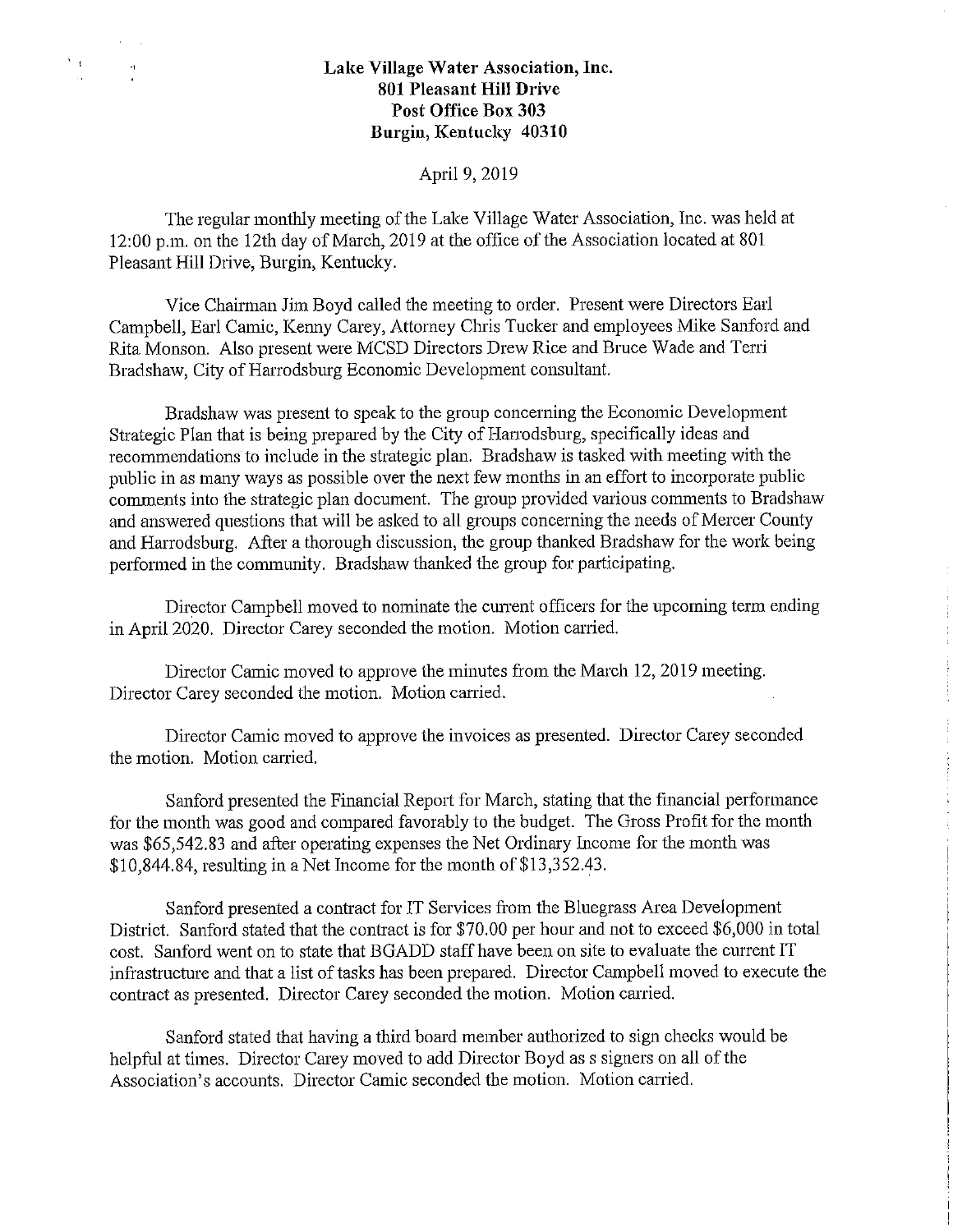

Sanford and Dienst presented the completed Distribution System Improvement Project Preliminary Engineering Report for review. Dienst noted that the report includes three separate projects, ranked by priority by the board and Sanford. Dienst stated that Julie Anderson, RD State Engineer, approved the use of the report for all three projects which will save time and engineering fees if projects included in the report are constructed in the future. Sanford stated that he contacted RD and that grant and loan funds are currently available. Sanford stated that he is ready to move into the funding phase of the project. Director Campbell moved to begin the RD application process. Director Carey seconded the motion. Motion carried.

Dienst presented the amended Engineering Services Agreement which includes fees for engineering and is based on the percentage found in the RD fee curve and based on the total estimated construction cost. Director Carey moved to approve and execute the amended agreement. Director Camic seconded the motion. Motion carried.

Director Camic moved to adjourn the meeting. Director Carey seconded the motion. Meeting adjourned. Director Camic moved to adjourn the meeting. Director Carey seconded the<br>Meeting adjourned.<br>Chairman Danny Noel Secretary/Treasurer Earl Campbell

Faul/Campbell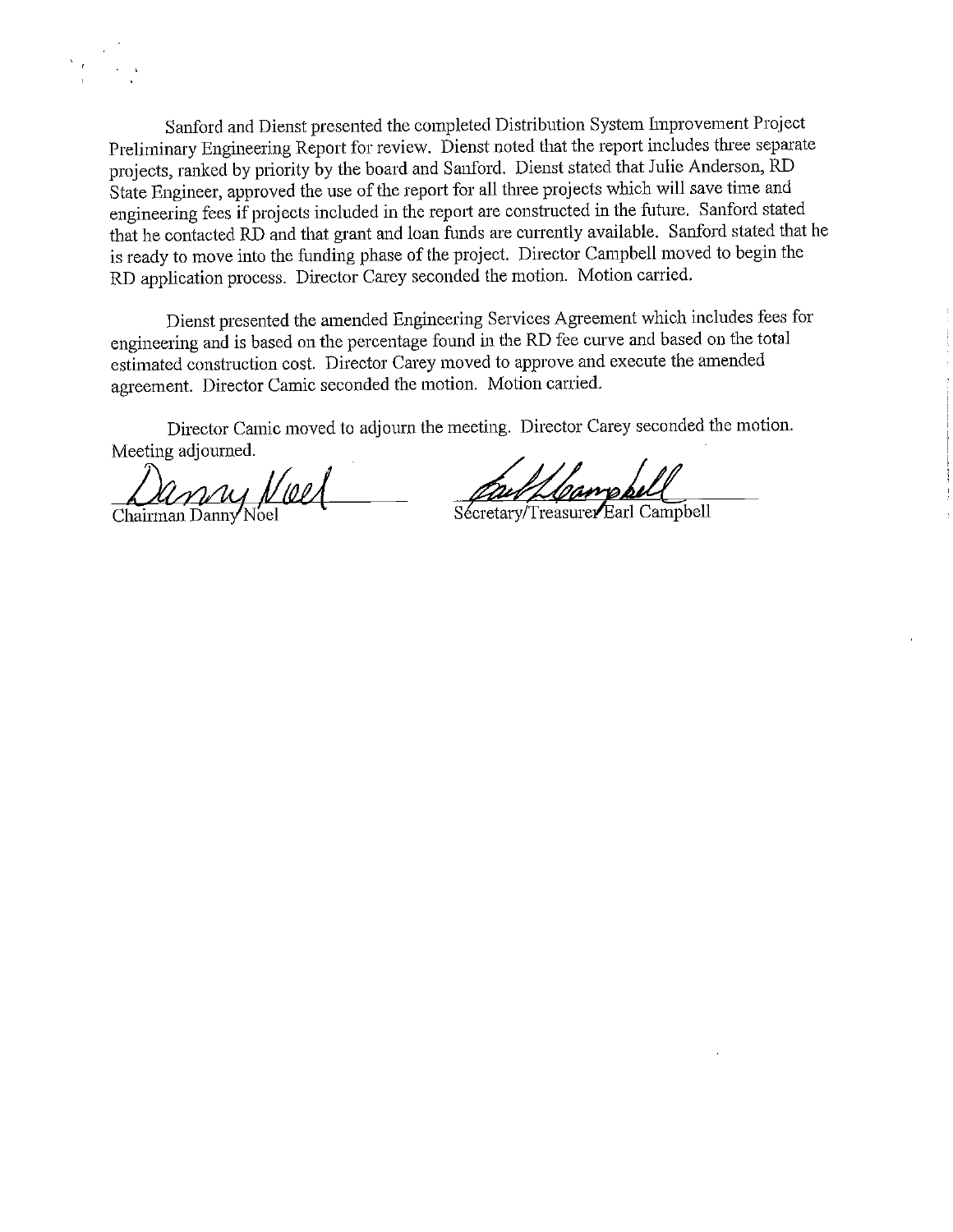The regular monthly meeting of the Lake Village Water Association, Inc. was held at 12:00 p.m. on the 14th day of May, 2019 at the office of the Association located at 801 Pleasant Hill Drive, Burgin, Kentucky.

Vice Chairman Jim Boyd called the meeting to order. Present were Directors Earl Campbell, Earl Camic, Kenny Carey, Attorney Chris Tucker and employees Mike Sanford and Rita Monson. Also present were Craig Butler and Chad Robinson from Kerbough, Rodes and Butler and Mike Riley from the Bluegrass Area Development District.

Riley, Program Development Manager for Workforce Development at the BGADD, introduced himself and provided an overview of the Kentucky Career Center and Workforce Development Program initiatives. The program focuses on the placement of individuals into jobs with employers that have an agreement with the center and pays for the wages up to \$8,500 per individual. The individuals consist of 16+ year olds that are cunently emolled in school, 16-24 year old out-of-school youth and adults that are working on reentry into the workforce. The program will fully pay for 320 work hours over a two year period with no cost to the employer. Sanford met with Riley and other Workforce staff to discuss the program and is trying to determine whether the Association is a good fit for the program and can benefit. All agreed that the program is great and has the potential to be life changing for emolled individuals. Director Carey recommended that Sanford is best to make decisions related to staffing. All agreed.

Butler and Robinson presented the 2018 Financial Audit, stating that the audit was similar to previous years other than the Association's cash balance dramatically decreased. Sanford noted that the Association had an approximate \$100,000 cash contribution to the replacement of the Shakertown Pump Station, which had to be replaced to provide adequate service to nearly half of the water customers. Sanford went on to state that the Association is in the design phase for the Contract 14 Water Main Replacement Project and that a rate analysis will be completed during the funding stage of the project. Butler stated that having an explanation for the reduction in cash is good, but take action to build reserves back up even if a rate increase is necessary.

Director Campbell moved to approve the minutes from the April 9, 2019 meeting. Director Camic seconded the motion. Motion carried.

Director Carey moved to approve the invoices as presented. Director Campbell seconded the motion. Motion carried.

Sanford presented the Financial Report for April, stating that the financial performance for the month was good and compared favorably to the budget. The Gross Profit for the month was \$76,266.60 and after operating expenses the Net Ordinary Income for the month was \$17,781.67, resulting in a Net Income for the month of \$20,891.39. Sanford noted that the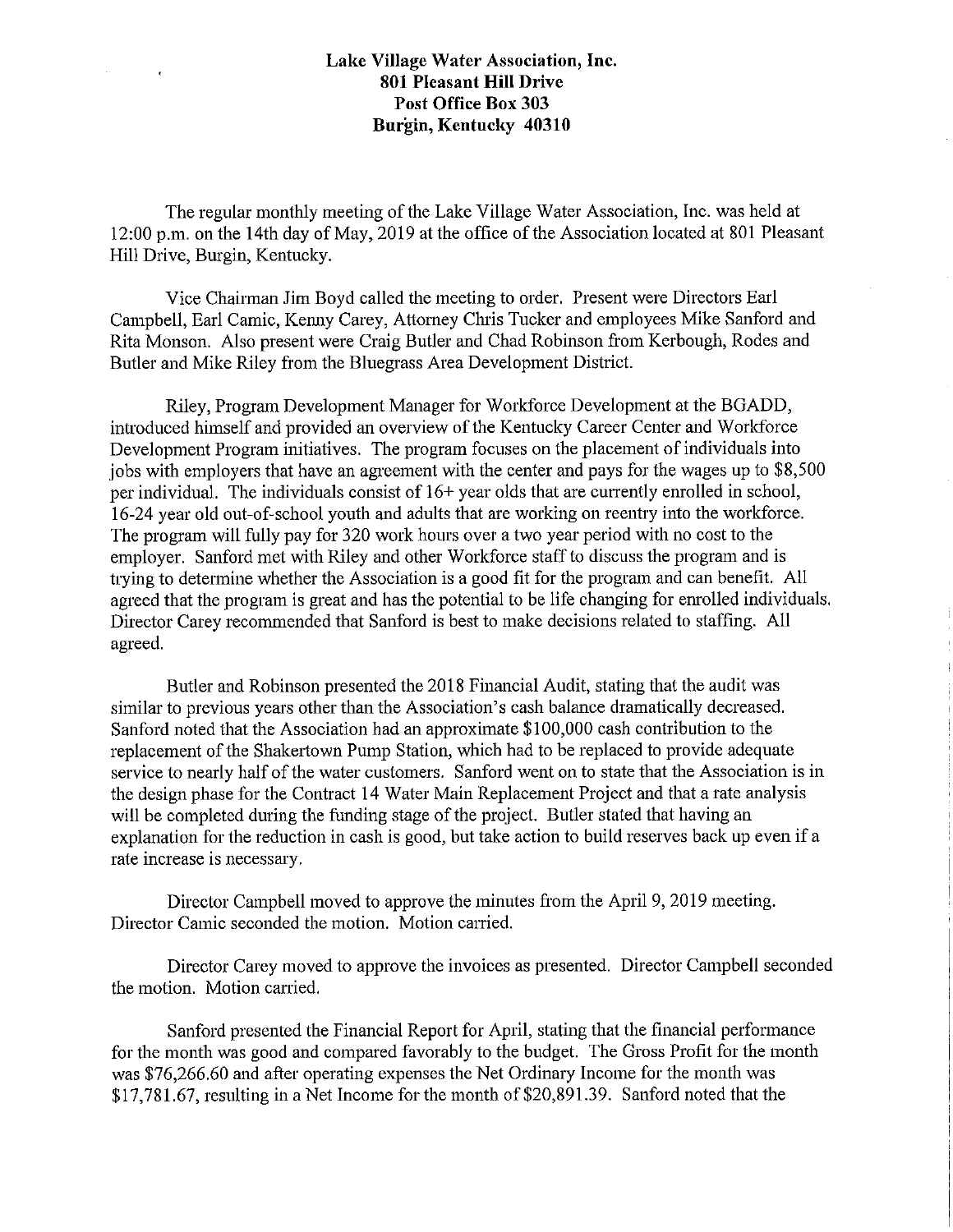payment to Dixon Engineering for \$10,745 was budgeted in 2018, but invoiced and paid in 2019. Director Camic suggested reflecting the expense in the 2019 budget to more accurately portray the expenses. All agreed that the expenditure is significant and that an amendment to the budget would be good. Director Campbell moved to amend the 2019 Operating Budget to reflect the expense. Director Carey seconded the motion. Motion carried.

Sanford stated that the Rural Development funding application has been started and that the pace should pick up over the next month or so on the project.

Sanford presented an amendment to the lease agreement with Blue Zoom. Blue Zoom is now operating under the name Blue Zoom Ventures, which prompted the revision to the lease agreement. Tucker and Sanford have reviewed the agreement, noting one other change which removed the Shakertown Tank location from the agreement. Sanford confirmed the change with Blue Zoom Ventures at Tucker's request. Blue Zoom Ventures stated that equipment cannot be placed on both the Shakertown Tank and Ison Lane Tank due to interference with the signal, therefore the Shakertown Tank location was removed. Director Carey moved to execute the amended lease agreement as presented. Director Camic seconded the motion. Motion carried.

Director Carey moved to adjourn the meeting. Director Campbell seconded the motion. Meeting adjourned.

**chairman Danny Noel** 

Secretary/Treasurer Earl Campbell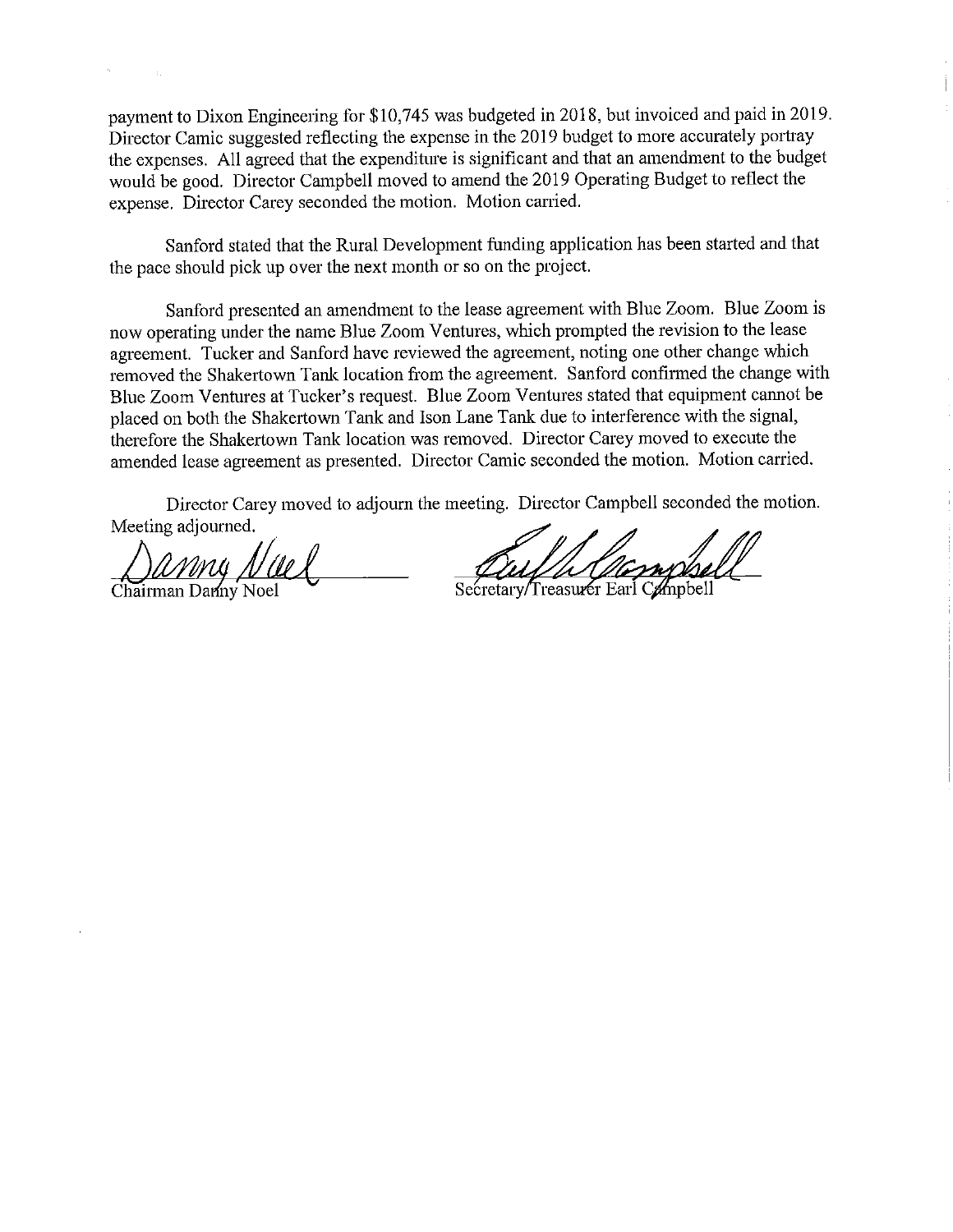#### June 11, 2019

The regular monthly meeting of the Lake Village Water Association, Inc. was held at 12:00 p.m. on the 11th day of June, 2019 at the office of the Association located at 801 Pleasant Hill Drive, Burgin, Kentucky.

Vice Chairman Jim Boyd called the meeting to order. Present were Directors Earl Campbell, Kenny Carey, Attorney Chris Tucker, Liz Dienst from Strand Associates and employees Mike Sanford and Rita Monson.

Director Campbell moved to approve the minutes from the April 9, 2019 meeting. Director Carey seconded the motion. Motion carried.

Director Carey moved to approve the invoices as presented. Director Campbell seconded the motion. Motion carried.

Sanford presented the Financial Report for May, stating that the financial performance for the month was good and compared favorably to the budget. The Gross Profit for the month was \$75,599.92 and after operating expenses the Net Ordinary Income for the month was \$8,211.56, resulting in a Net Income for the month of \$15,021.13. Sanford offered the following comments regarding the financial statement: water sales are continuing to increase due to the season, water purchased costs are right on budget and Maintenance of Mains expense is near the annual budget amount due to the an increase in meter parts related to meter change out activity. Sanford went on to state that the services provided by Net Gain Technologies was moved to the Bluegrass ADD, resulting in annual savings of approximately \$4,000. Furthermore, Sanford stated that he and Monson are reviewing all of the services provided to the Association in an effort to rednce operating costs. Sanford noted that he will be working on the phone and internet service plans in an effort to combine the services to one provider. Director Campbell moved to approve the Financial Report. Director Carey seconded the motion. Motion carried.

Sanford stated that the Association has always posted returned checks as a "Miscellaneous Expense" and due to the low amount of returned checks given to the Association, the financial impact was minute. For the past three months, Krisha, LLC dba Days Inn has given a return check for the monthly bill. The checks have been paid in full, but the expense still appears in the Profit  $&$  Loss Statement. Sanford states that he doesn't agree with the current process to post return checks and thinks that the checks should be reflected only in the income section of the financial statement. Sanford will contact Kerbough, Rodes and Butler to discuss the matter. Vice Chairman Boyd recommended that Tucker draft a letter to Krisha, LLC concerning the returned checks and reiterate the Association's policy for payment and termination of water service.

Sanford reported to the Board that unaccounted for water loss for April was 12% and 10% for May. Sanford went on to state that he and staff are working on more efficient ways to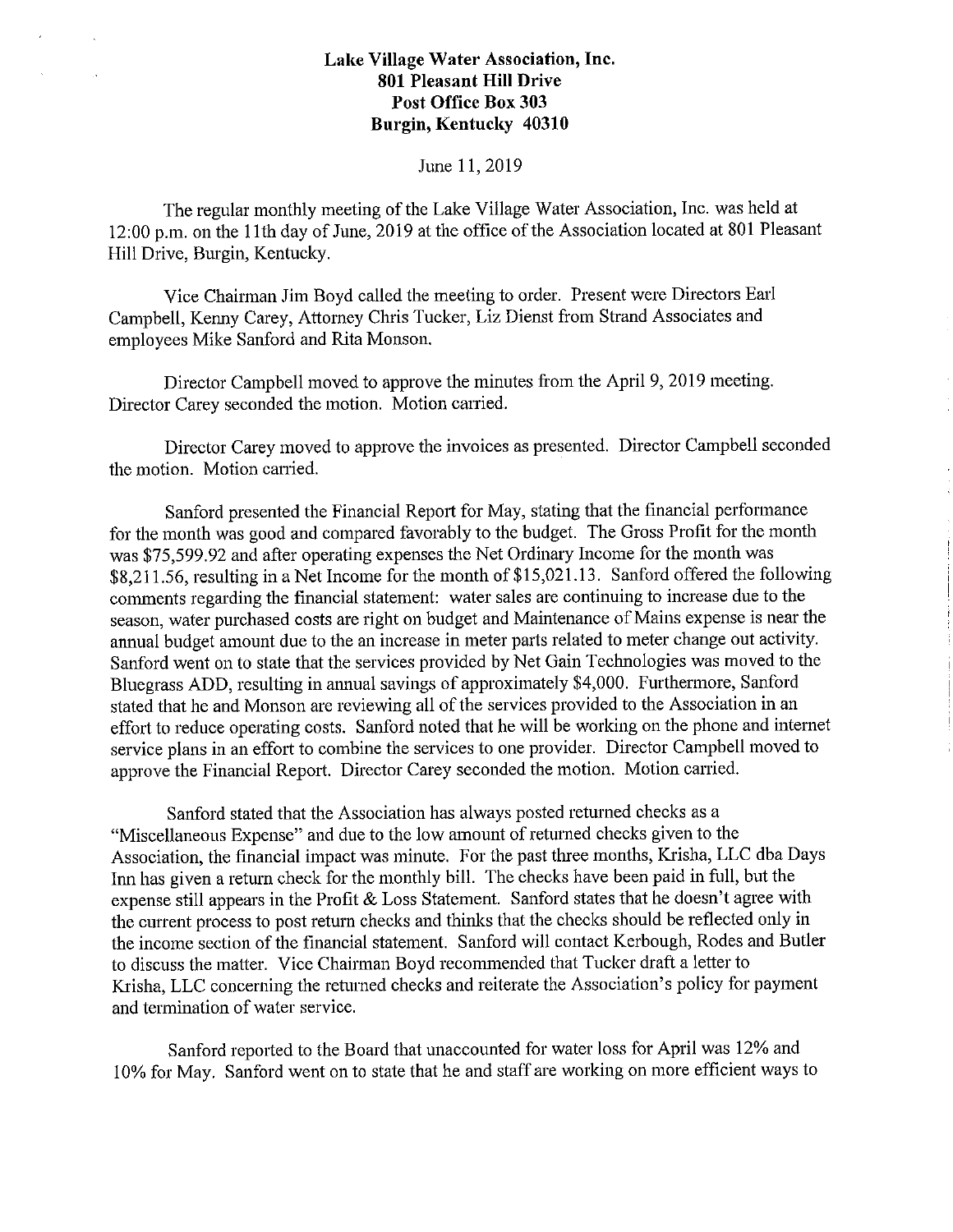track water usage. All agreed that any time spent on water usage and unaccounted for water was beneficial to the operations of the Association.

Sanford stated that he and Patterson will be riding the Contract 14 route with Dienst and Stephen Moore from Strand Associates. Both Dienst and Moore will be working on design for the upcoming project.

Sanford stated that the City of Burgin contacted the Association concerning use of the master meter located on Daniel Lane. The city will be cleaning and inspecting the water storage tank located on High Street and the tank will have to be taken out of service. Sanford stated that the current contract includes a purchase rate of  $$1.85$  per 1,000 gallons, which is less than the current purchase price from the City of Harrodsburg. Sanford went on to state that the agreement also includes a clause that allows for the purchase price to be increased proportionally with increases to Lake Village from the supplier. Tucker recommended identifying the cost per 1,000 gallons from the City of Harrodsburg in 2005 and adjusting the \$1.85 cost to Burgin proportionally. All agreed with Tucker. Sanford will pull the Water Purchase Agreements with the City of Harrodsburg, communicate with Tucker and inform the City of Burgin of the decision.

Director Campbell asked Sanford to have one of the staff clean the fence rows if time allowed. Sanford apologized and stated that he will make a work order to have the work done.

Sanford stated that the Public Notification App is now available in the Apple and Android App Stores and encouraged the board members to download the app. Sanford stated that the Association is working to get the word out in order to successfully use the app to communicate with the public.

Sanford stated that the 2018 CCR will be available to viewing by the July 1, 2019 deadline and that KR WA will be web hosting the report again this year. The report is also available on the Association's website.

Director Campbell moved to adjourn the meeting. Director Carey seconded the motion. Meeting adjourned.

<u>Chairman Danny</u> N del

Secretary/Treasurer Earl Campbell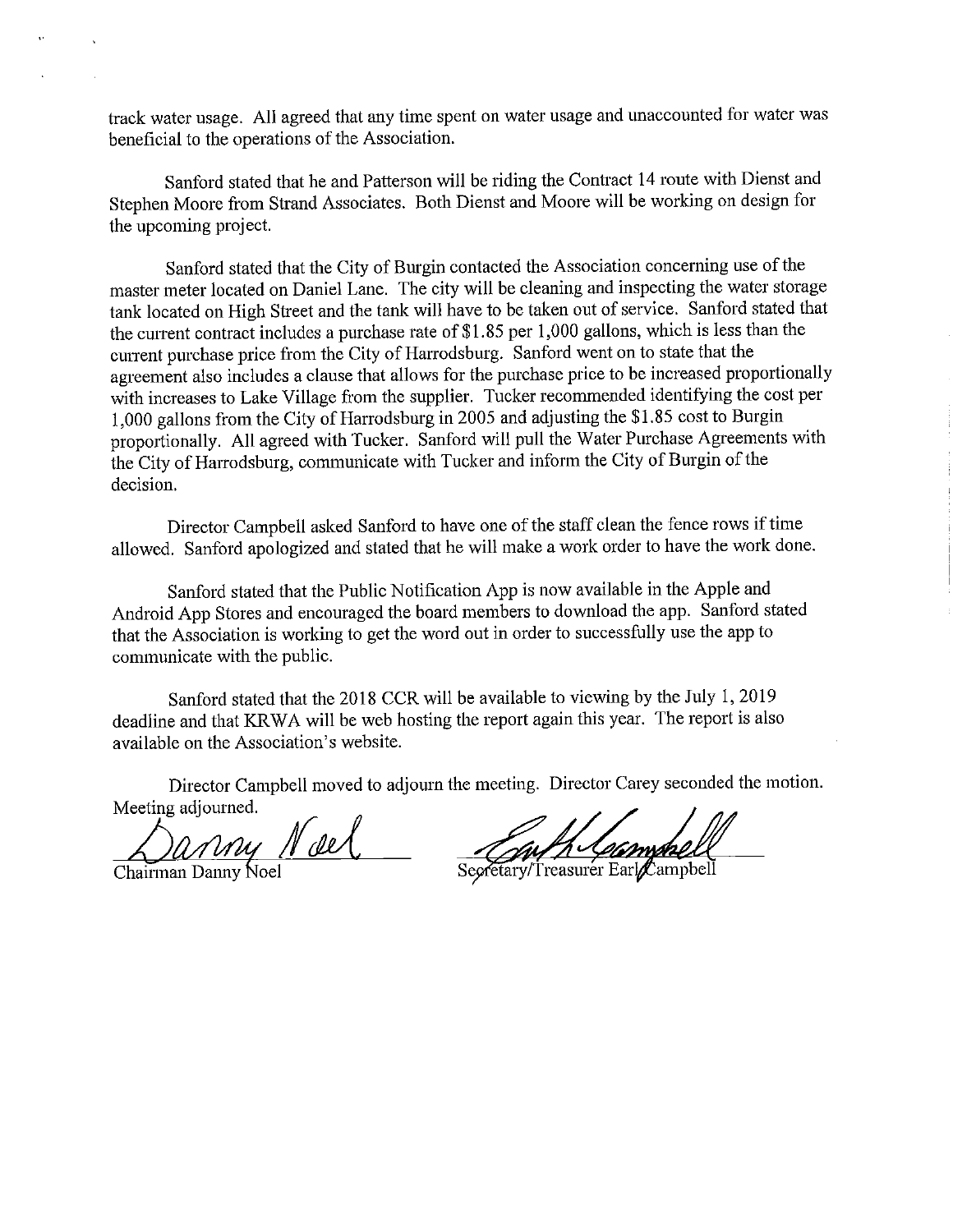### July 9, 2019

The regular monthly meeting of the Lake Village Water Association, Inc. was held at 12:00 p.m. on the 9th day of July, 2019 at the office of the Association located at 801 Pleasant Hill Drive, Burgin, Kentucky.

Vice Chairman Jim Boyd called the meeting to order. Present were Directors Earl Campbell, Earl Camic, Kenny Carey, Attorney Chris Tucker and employees Mike Sanford and Rita Monson.

Director Carey moved to approve the minutes from the May 14, 2019 meeting. Director Camic seconded the motion. Motion carried.

Director Carey moved to approve the invoices as presented. Director Camic seconded the motion. Motion carried.

Sanford presented the Financial Report for June, stating that the financial performance for the month was good and compared favorably to the budget. The Gross Profit for the month was \$98,633.13, resulting in a Net Income for the month of \$37,465.52. Director Campbell moved to approve the Financial Report. Sanford stated that the sales for the month were among the highest he had seen and that water costs were low for this time of year. Director Camic stated that he was surprised that the sales were so high due to the amount of rain that the area has had this summer. The water loss for the month was 5%. Director Carey seconded the motion. Motion carried.

Sanford stated that a discussion was held with Craig Butler concerning the proper way to post returned checks to QuickBooks, noting that he and Butler agreed that the checks, if posted to QuickBooks should only be posted to the "Sales to Customers" account. Sanford went on to state that ideally the checks should only be posted to QuickBooks if they are not picked up since the funds are eventually recovered. Tucker went on to state that a written notice was sent to Krisha, LLC dba Days Inn, concerning the recent returned checks received by the Association, stating that service will be terminated upon the receipt of future returned checks and that the receipt of returned checks places an undue hardship on the Association.

Sanford stated that he and staff will be working on water audits in the coming months and that he is currently reviewing the AWWA M36 Water Audit & Loss Control Manual, which is referenced in the recently posted PSC case comments. Sanford stated that to start, a comparison of master meter purchase volumes and customer sales for respective areas will be completed. Sanford hopes to begin the process over the next month or so and will keep the board updated of the findings as progress is made.

Sanford stated that Strand will have the initial set of plans, with existing infrastructure only, ready to review for accuracy on Thursday. Sanford stated that there are a number of areas along the route that may require new easements or right-of-way due to a more suitable route than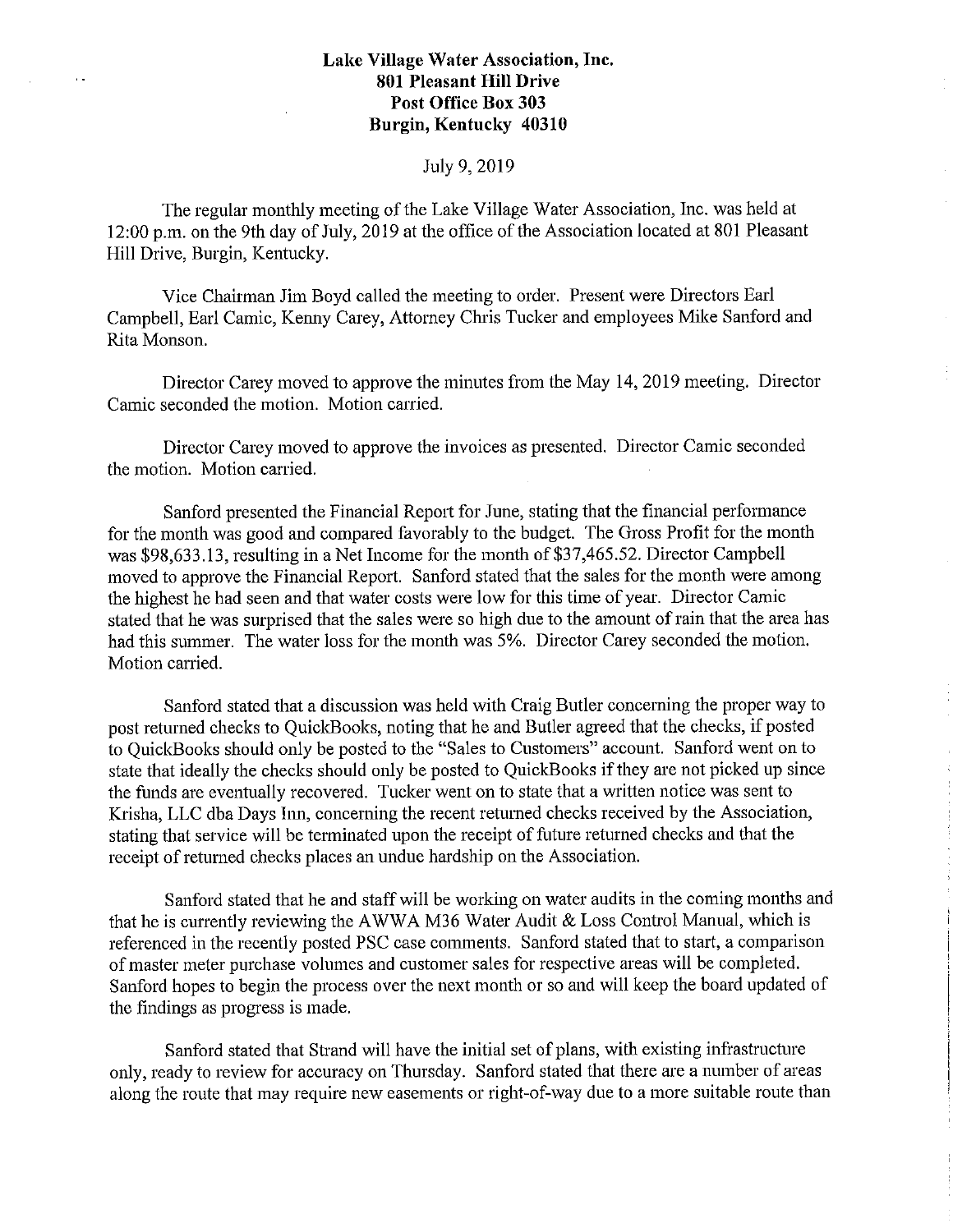the original design. Sanford went on to note that many areas now have mature trees, fencing, driveways and structures within close proximity to the main, making an alternate location desirable. Director Camic questioned whether fire hydrants along US 127 South should be considered since the City of Harrodsburg has annexed the corridor to the Boyle County line. Sanford stated that he will have Strand take a look at the hydraulics for possible hydrants.

Sanford stated that Dr. and Mrs. Prater, members of The Glade HOA, have requested a copy of the Association's security video footage due to an incident that occuned in the quarterly board meeting held at the building. Tucker recommended that the Association withhold the footage unless a subpoena was issued or law enforcement got involved. Tucker went on to state that the Association is a neutral party and that the security footage is the property of the Association only. All agreed and requested that Tucker provide written notice to the Praters reflecting the board's position.

Monson stated that she is working on the Board Member/Staff Dinner and will schedule a date for late August. Monson stated that she had been in contact with the Danville Country Club and had received available dates and meal options. Director Boyd suggested the Arcadia Estate property in Junction City. Monson agreed to contact the property and provide the details at the August meeting.

Due to a scheduling conflict the board moved the meeting next month to August 8, 2019 at 11 :30.

Director Campbell moved to adjourn the meeting. Director Carey seconded the motion. Meeting adjourned.

*Lxvn~J/41.~* Chairman Dannyoel

Secretary/Treasurer Earl Campbell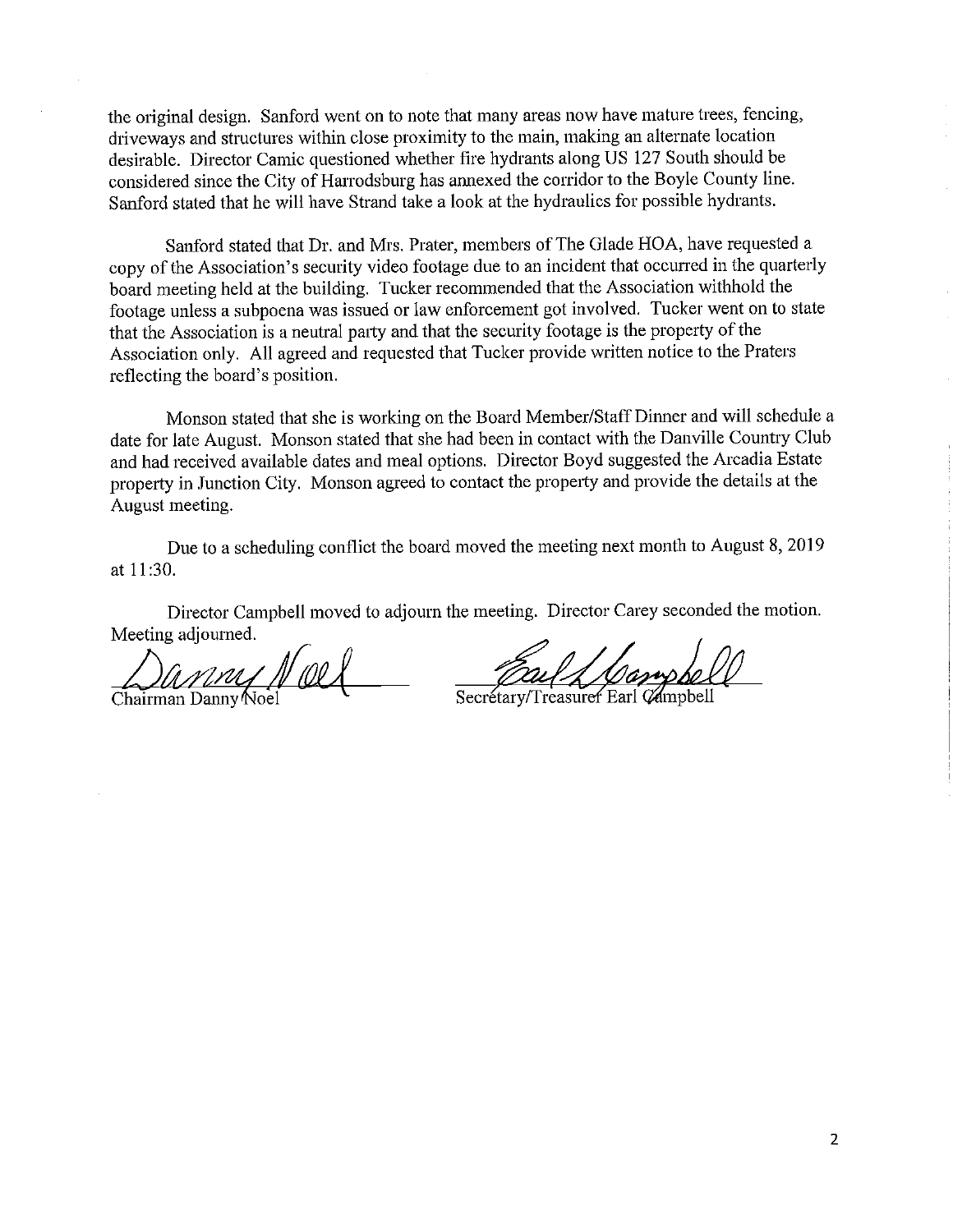#### August 8, 2019

The regular monthly meeting of the Lake Village Water Association, Inc. was held at 11: 30 a.m. on the 8th day of August, 2019 at the office of the Association located at 801 Pleasant Hill Drive, Burgin, Kentucky.

Vice Chairman Jim Boyd called the meeting to order. Present were Directors Earl Campbell, Earl Camic, Kenny Carey, Attorney Chris Tucker and employees Mike Sanford and Rita Monson.

Director Carey moved to approve the minutes from the July 9, 2019 meeting. Director Camic seconded the motion. Motion carried.

Director Campbell moved to approve the invoices as presented. Director Carey seconded the motion. Motion carried.

Sanford presented the Financial Report for July, stating that the financial performance for the month was good and compared favorably to the budget. The Gross Profit for the month was \$97,792.48. The Net Income for the month was -\$790.62 due to the RD payment in the amount of \$45,225.25. Sanford stated that water loss for the month of July is 8%. Director Campbell moved to approve the financial report as presented Director Carey seconded the motion. Motion carried.

Sanford presented two Workers Compensation policies for review. The existing policy with Midwestern expires on August 24<sup>th</sup>. The renewal premium for the Midwestern policy is \$9,890.09 per year, while The Hartford policy for the same coverage and term is \$7,955.00. Both policies were presented to the Association from Assured Partners and both were recommended as options. Sanford recommended switching to The Hartford, resulting in savings in the amount of \$1,935.09 per year. The board agreed with Sanford.

Sanford stated that he will be attending the KR WA Annual Conference on August 26-28 in Lexington and presented a request to the board authorizing him as the Association's voting delegate at the annual business meeting. Director Campbell moved to authorize Sanford to represent the Association as voting delegate. Director Carey seconded the motion. Motion canied.

Sanford presented RD loan documents for consideration and approval by the board. Tucker reviewed the documents and recommends authorizing the execution of the following documents in RD Apply:

> *-Project Update -Assurance Agreement -Assurances-Construction Programs -Certifications for Contracts, Grants and Loans -Certification Regarding Debarment, Suspension and Other Responsibility Matters*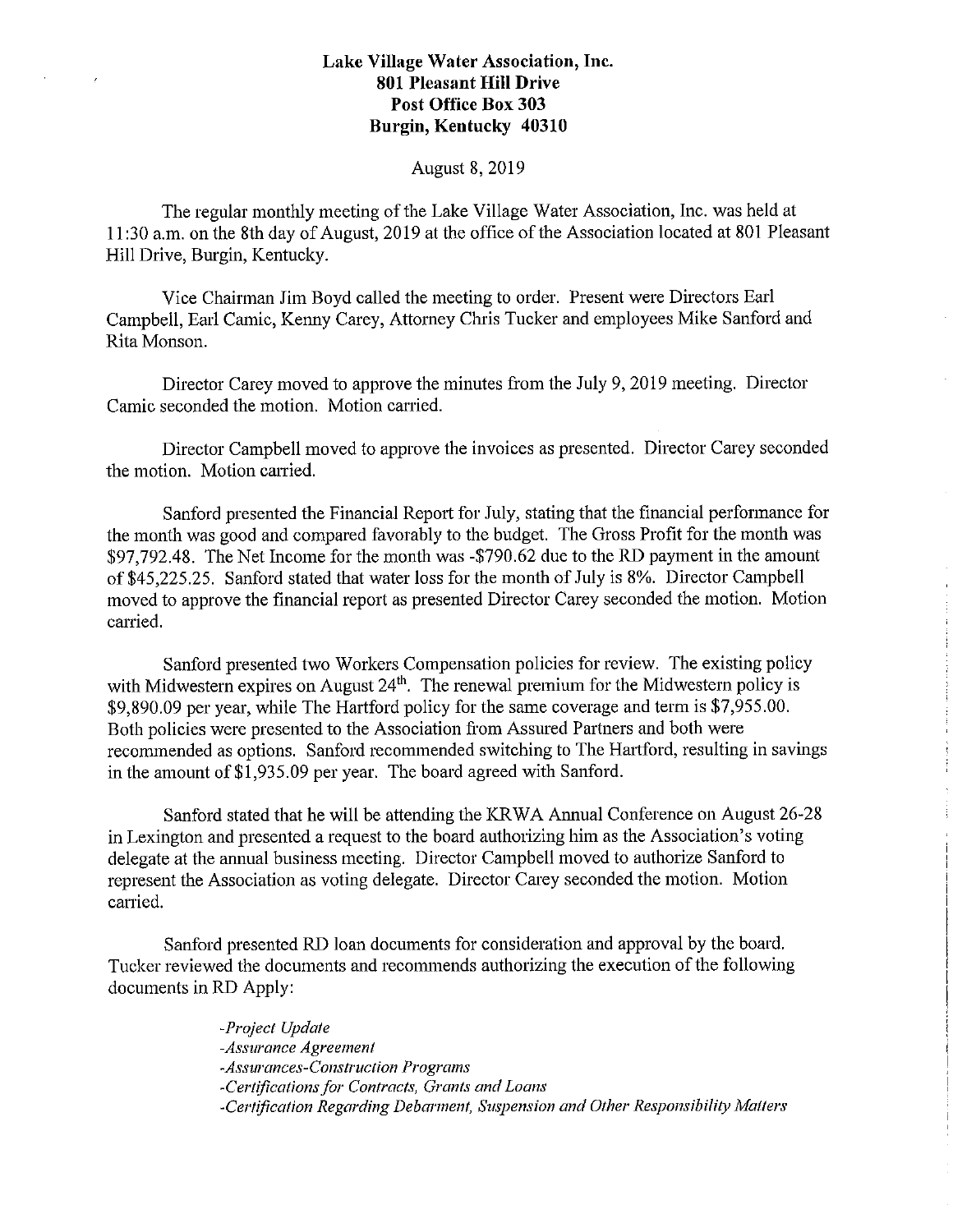*-Equal Opportunity Agreement -Applicant Certification Federal Collection Policies for Consumer or Commercial Debts -Tying Arrangements Certification -Water & Waste Eligibility Certification Certification Regarding the Identification & Reporting Rural Development Assistance to Rural Development Employees, Relatives, Associates and Transaction Conflict of Interest -Certification Regarding Drug Free Workplace Requirements* 

Director Carey moved to authorize execution of the documents. Director Camic seconded the motion. Motion carried.

Director Carey moved to adjourn the meeting. Director Campbell seconded the motion. Meeting adjourned.

nny Noel Chairman Danny Nóel

Secretary/Treasurer EarlCampbell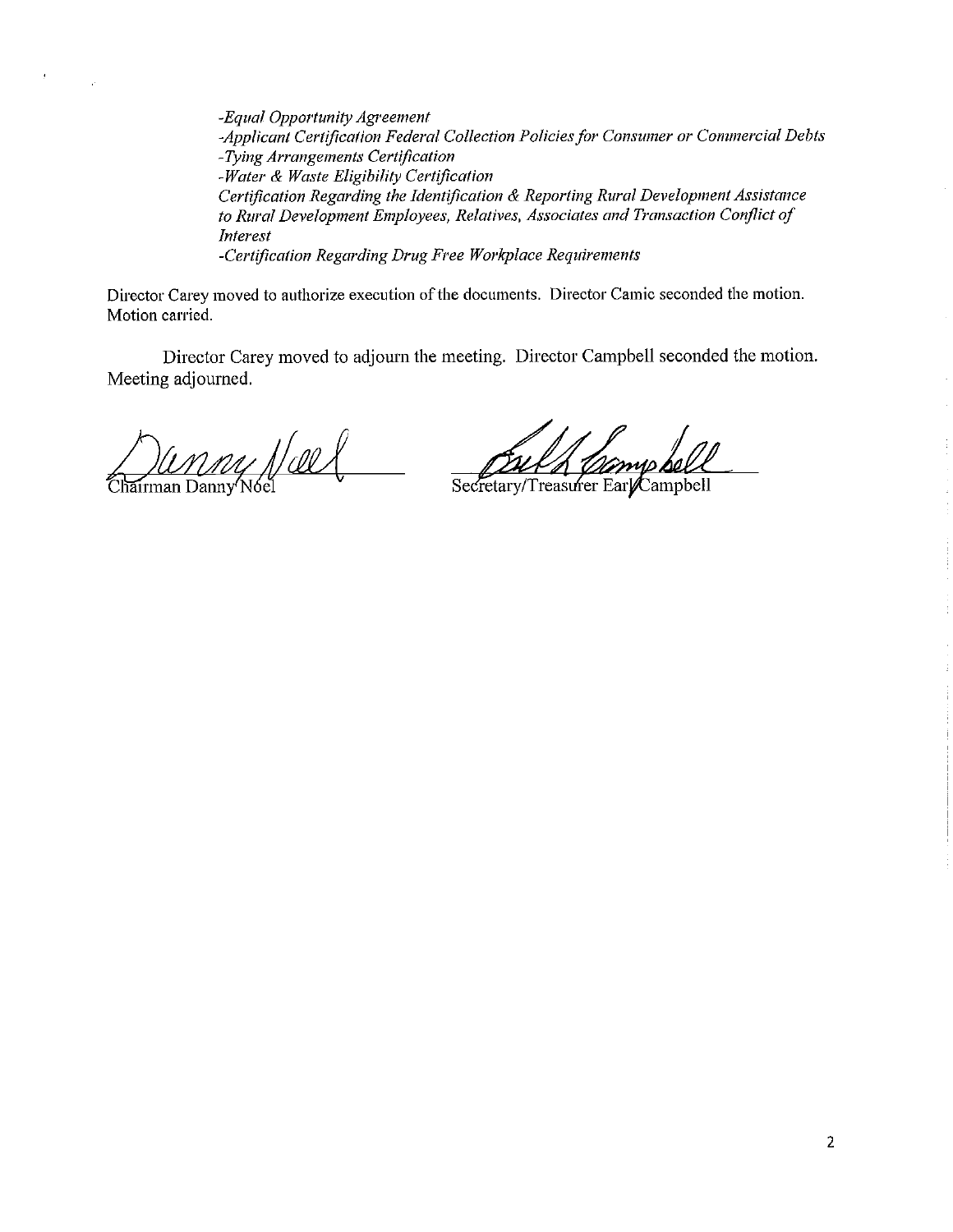$\sim$   $\Omega$ 

#### September 12, 2019

 $\overline{1}$ 

The regular monthly meeting of the Lake Village Water Association, Inc. was held at 12:00 p.m. on the 12th day of September, 2019 at the office of the Association located at 801 Pleasant Hill Drive, Burgin, Kentucky.

Vice Chairman Jim Boyd called the meeting to order. Present were Directors Earl Campbell, Kenny Carey, Attorney Chris Tucker, Mike Sanford, Rita Monson, Liz Dienst, City of Harrodsburg Mayor Art Freeman and City of Harrodsburg Commissioner Jack Coleman.

Director Carey moved to approve the minutes from the August 8, 2019 meeting. Director Campbell seconded the motion. Motion canied.

Director Campbell moved to approve the invoices as presented. Director Carey seconded the motion. Motion carried.

Sanford presented the Financial Report for August, stating that the financial performance for the month was good and compared favorably to the budget. The Gross Profit for the month was \$89,189.49. The Net Income for the month was \$32,913.36. Sanford stated that water loss for the month of July is 7%. Director Campbell moved to approve the financial report as presented Director Carey seconded the motion. Motion carried.

Vice Chairman Boyd welcomed Mayor Freeman and Commissioner Coleman. Mayor Freeman thanked the board and Sanford for allowing himself and Coleman to visit to discuss the upcoming water rate increase. Freeman stated that the city will be increasing the water rates by 20%. Mayor Freeman stated that the city has completed several water system improvement projects over the past couple of years and more revenue is needed for repayment of the bonds. Sanford stated that the last rate increase that the Association received from the city was for the treatment plant expansion approximately 6-7 years ago. The board and Sanford understand the need for the increase and recognize that expenses increase annually and revenue does not. Mayor Freeman also stated that the city will be notifying the Public Service Commission about the rate increase. Sanford stated that once the Public Service Commission is notified, a Purchase Water Adjustment application will be filed by the Association in order to increase water rates to cover the increased purchased water cost. Director Carey moved to accept the rate increase as presented by Mayor Freeman. Director Campbell seconded the motion. Motion carried. Mayor Freeman requested a letter from the Association approving the rate increase. The letter will be included in the notice to the Public Service Commission.

Sanford took a moment to provide Mayor Freeman and Commissioner Coleman an overview of the Association's distribution system and service area. Sanford also discussed the Contract 14 project scope and answered questions from the officials.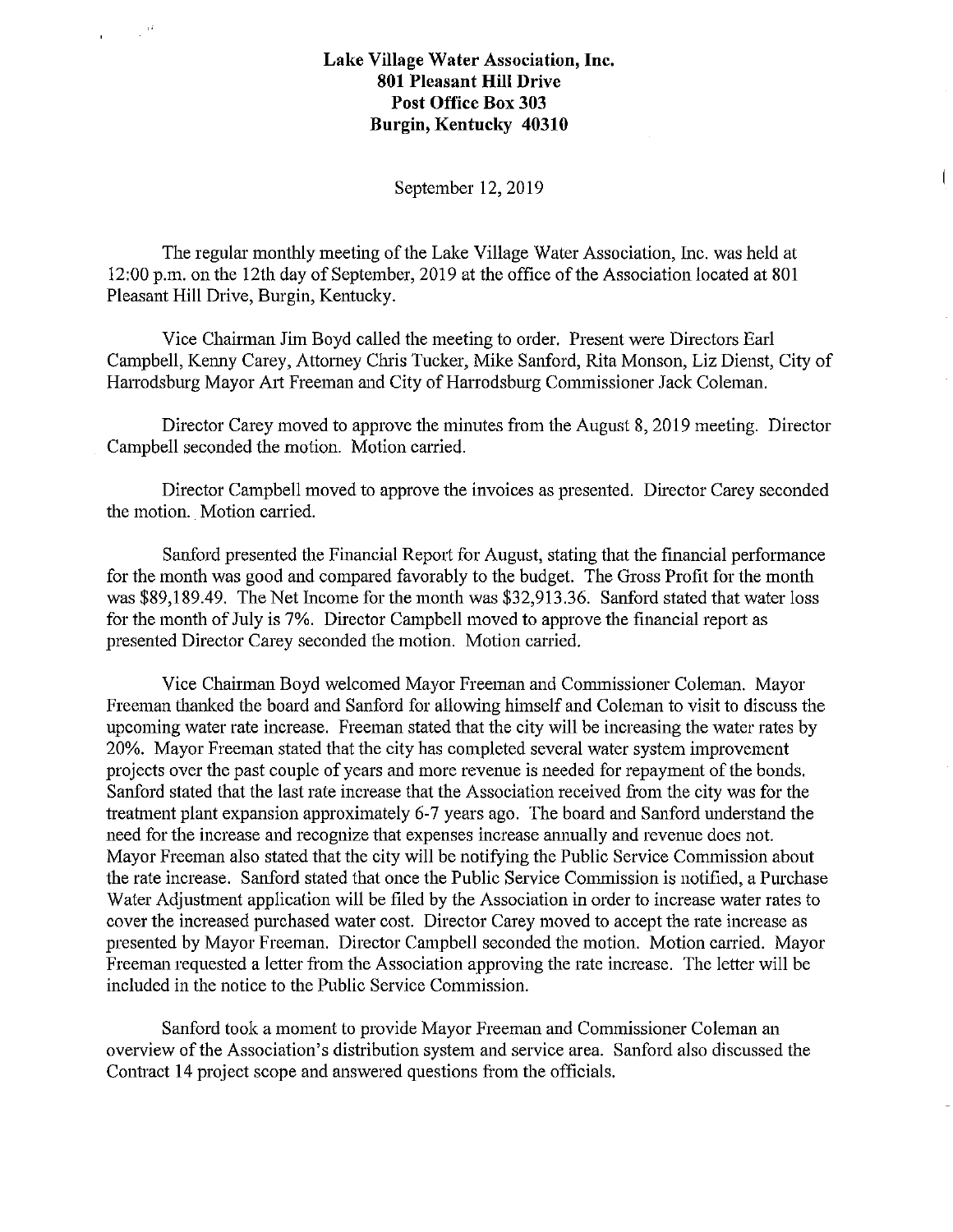Sanford stated that he and staff will be volunteering at Healthy Kids Day sponsored by the Mercer Area Family Education & Wellness program on September 24 at the UK Extension Office. The Association partners on the event each year by helping educate fourth graders in the county about the benefits of drinking water and also provides tap water stations with bottles to take home for each child.

Director Carey moved to adjourn the meeting. Director Campbell seconded the motion. Meeting adjourned.

Just New Mary Roll

Chairman Danny Noel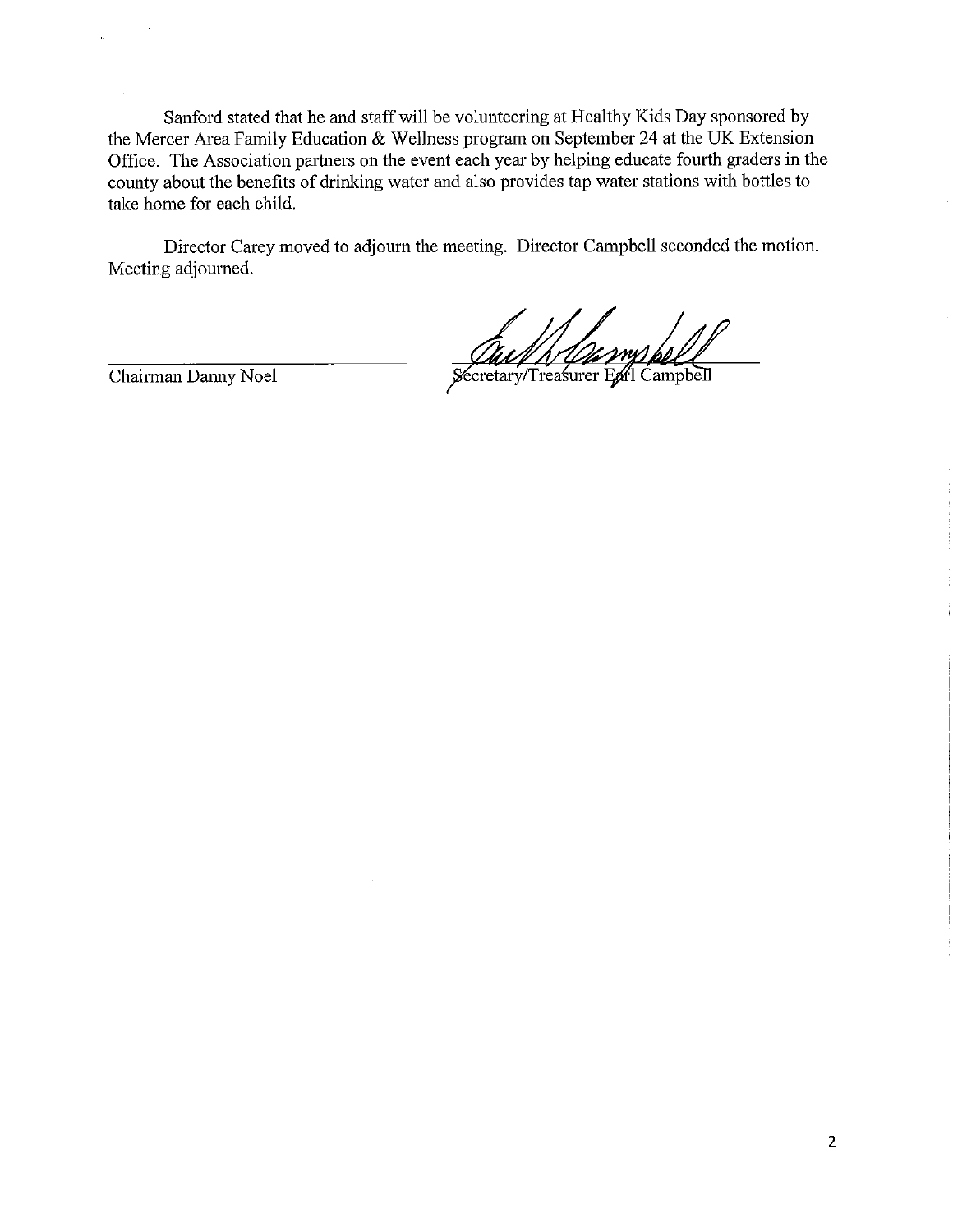$\frac{1}{\sqrt{2}}\left(\frac{1}{\sqrt{2}}\right)^{2}=\frac{1}{2}\left(\frac{1}{2}\right)^{2}$ 

October **8,** 2019

The regular monthly meeting of the Lake Village Water Association, Inc. was held at 12:00 p.m. on the 8th day of October, 2019 at the office of the Association located at 801 Pleasant **Hill** Drive, Burgin, Kentucky.

Secretary/Treasurer Earl Campbell called the meeting to order. Present were Directors Earl Camic and Kenny Carey, Attorney Chris Tucker, Mike Sanford and Rita Monson.

Director Campbell moved to approve the minutes from the September 12, 2019 meeting. Director Camic seconded the motion. Motion carried.

Director Campbell moved to approve the invoices as presented. Director Camic seconded the motion. Motion carried.

Sanford presented the Financial Report for September, stating that the financial performance for the month was good and compared favorably to the budget. The Gross Profit for the month was \$106,919.91. The Net Income for the month was \$39,122.30. Sanford stated that water loss for the month of September is 9%. Director Carey moved to approve the financial report as presented. Director Camic seconded the motion. Motion carried.

Pursuant to the Association By-Laws, Secretary/Treasurer Campbell declared the position of President of the Board of Directors vacant due to the death of Danny Noel. Director Camic seconded the motion. Motion carried.

Pursuant to the Association By-Laws, Secretary/Treasurer Campbell appointed, by majority vote, Jim Boyd to the position of President of the Board of Directors. Director Camic seconded the motion. Motion carried.

Pursuant to the Association By-Laws, Secretary/Treasurer Campbell declared the position of Vice President of the Board of Directors vacant due to the appointment of Jim Boyd to the position of President. Director Camic seconded the motion. Motion carried.

Pursuant to the Association By-Laws, Secretary/Treasurer Campbell appointed, by majority vote, Kenny Carey to the position of Vice President of the Board of Directors. Director Camic seconded the motion. Motion carried.

Sanford recommended that the Association By-Laws be reviewed before an appointment is made to the board due to the language pertaining to representatives from both Boyle and Mercer Counties. Currently, the board is made up of one Boyle County Director and four Mercer County Directors. Sanford went on to note that there is other language in the document that needs to be updated. Director Carey suggested contacting other water associations to obtain copies of By-Laws for review. Sanford stated that he would try and obtain documents from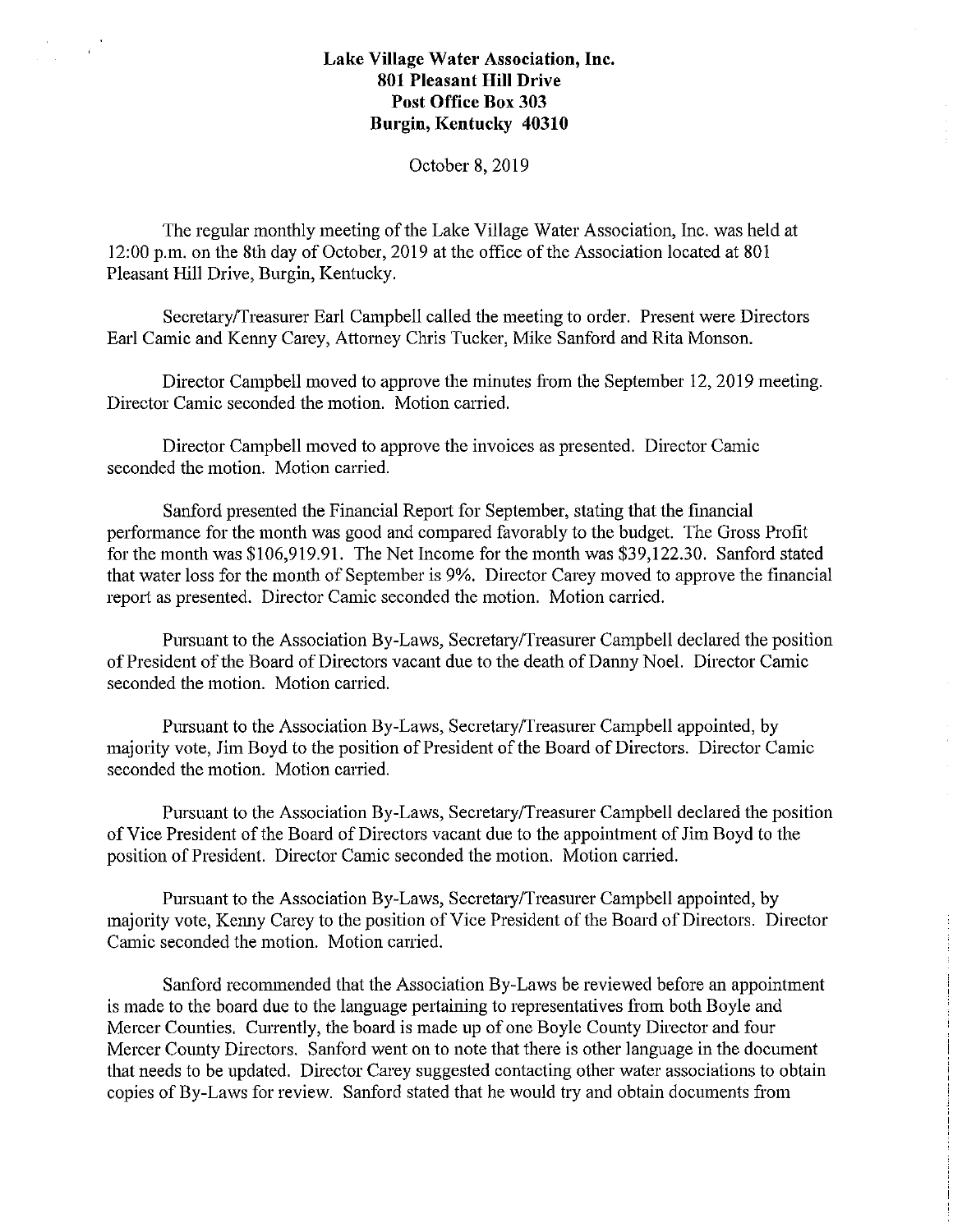other associations. Tucker stated that if an amendment is being considered to cetiain sections of the document, he advises that the entire document be reviewed at the same time. All agreed with Tucker concerning the full review. Sanford will review the document with Tucker before the November meeting.

Sanford went on to state that Larry Inman is interested in serving as a Director for the Association and that Jeff Noel's name had also been mentioned.

Sanford stated the Contract 14 plans are starting to come together. Sanford went on to note that the RD application is complete and ready to submit through RD Apply. Sanford went on to state that the President of the HOA at Wildwood contacted the Association and stated that the HOA will be paving the roadway in the summer of 2020 and wanted to know how the water main replacement schedule compared to the paving schedule due to the risk of damage to the surface during construction. Sanford stated that the water main replacement is currently in Project 2 and recommends considering moving the replacement to Project 1 to prevent the HOA or the Association from wasting money by repaving the roadway. Sanford went on to note that whether the work was completed in Project 1 or 2, it will still be completed within five years and both projects will have a 40 year RD repayment term. All agreed that the water main should be replaced before the paving is completed. Secretary/Treasurer Campbell moved to include the Wildwood Road water main replacement in the Project I scope. Director Camic seconded the motion. Motion carried.

Sanford stated that the Association received the health insurance renewal and that United Health Care will be passing along a 10.9% increase in the premium. Sanford also has plan options from Humana and Anthem for consideration. Sanford will have the plan comparison for the review at the November meeting.

Secretary/Treasurer Campbell moved to adjourn the meeting. Director Camic seconded the motion. Meeting adjourned.

e President J

Secretary/Treasurer Earl Campbell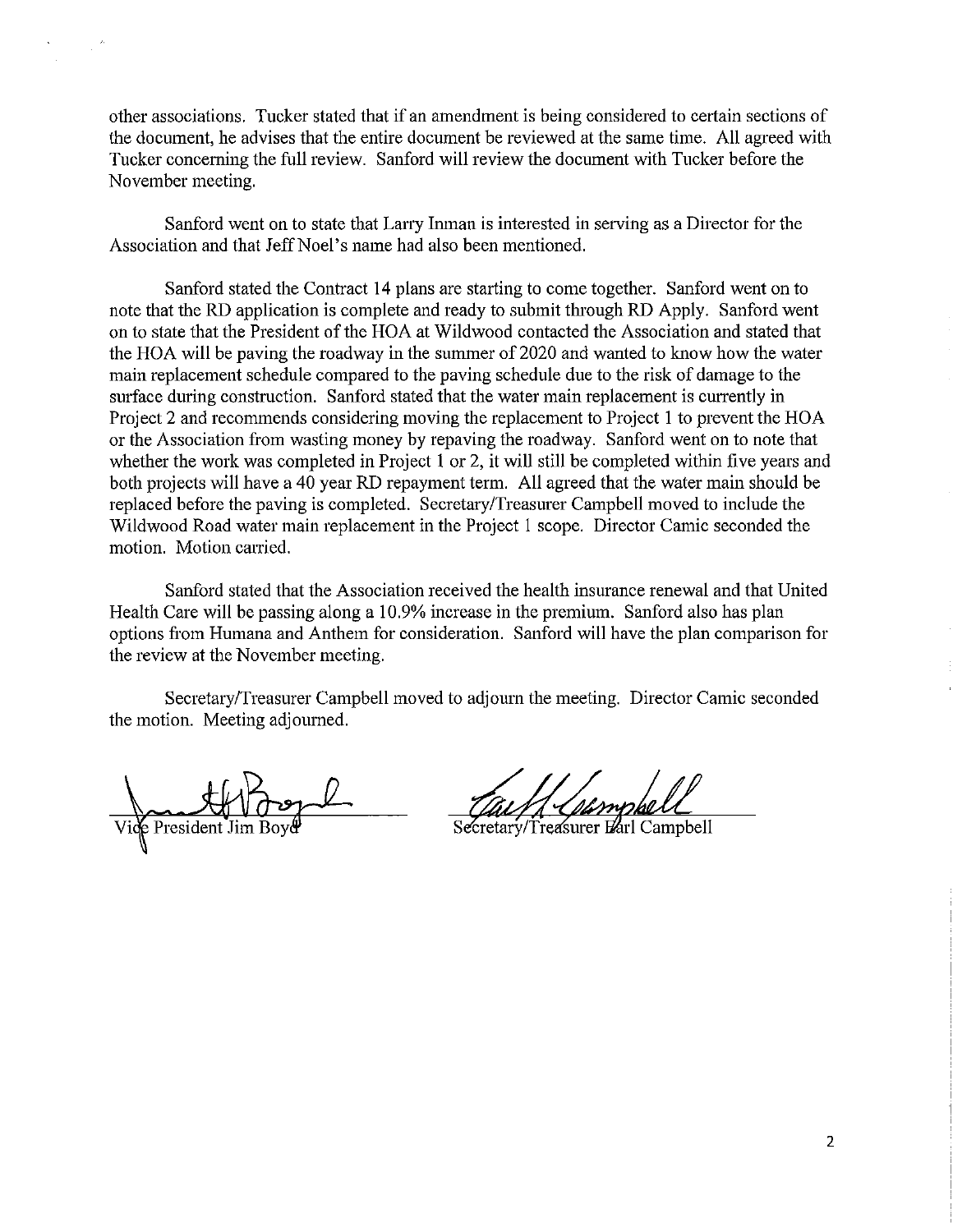November 12, 2019

The regular monthly meeting of the Lake Village Water Association, Inc. was held at 12:00 p.m. on the 12th day of November, 2019 at the office of the Association located at 801 Pleasant Hill Drive, Burgin, Kentucky.

President Boyd called the meeting to order. Present was Secretary/Treasurer Earl Campbell and Vice President Kenny Carey via conference call, Attorney Chris Tucker, Liz Dienst, Mike Sanford and Rita Monson.

Secretary/Treasurer Campbell moved to approve the minutes from the October 8, 2019 meeting. Vice President Carey seconded the motion. Motion carried.

Vice President Carey moved to approve the invoices as presented. Secretary/Treasurer Campbell seconded the motion. Motion carried.

Sanford presented the Financial Report for October, stating that the financial performance for the month was good and compared favorably to the budget. The Gross Profit for the month was \$80,622.57. The Net Income for the month was \$28,304.19. Sanford stated that water loss for the month of September is 7%. Secretary/Treasurer Campbell moved to approve the financial report as presented. Vice President Carey seconded the motion. Motion carried.

Sanford presented a request to the board for consideration of staff Christmas bonuses. Sanford stated that the staff received \$600 last year. Secretary/Treasurer Campbell moved to give each staff member \$600 for Christmas. Vice President Carey seconded the motion. Motion carried.

Sanford stated that he and President Boyd have discussed the board position vacancy and asked Tucker to review the bylaws, specifically the appointment process and whether the appointment needs to be from a specific county. Initially there were three board members from Boyle County and two from Mercer County. President Boyd asked the board members what characteristics they felt were important in a board member. Vice President Carey stated that board members should have some business knowledge. All agreed that an individual's demeanor is also very important. President Boyd noted that diversity should be considered when making the appointment as well. Tucker stated that while county representation is important, choosing the right person is extremely important as well. President Boyd presented the following individuals to be considered for the Director position: Larry Inman, Fred Durham, Steve Griffin, Billy Rankin, Sarah Rankin, Kathy Crown-Weber, Am1 Marie Boze, Judy Jenkins and Andrea Gross. After discussing the individuals, Secretary/Treasurer Campbell reconnnended discussing the position further with Billy Rankin. President Boyd recommended discussing the position with Billy Rankin and Andrea Gross, further stating that Rankin would add a second Boyle County board member. Vice President Carey thanked President Boyd for reaching out to the individuals and preparing the list for consideration.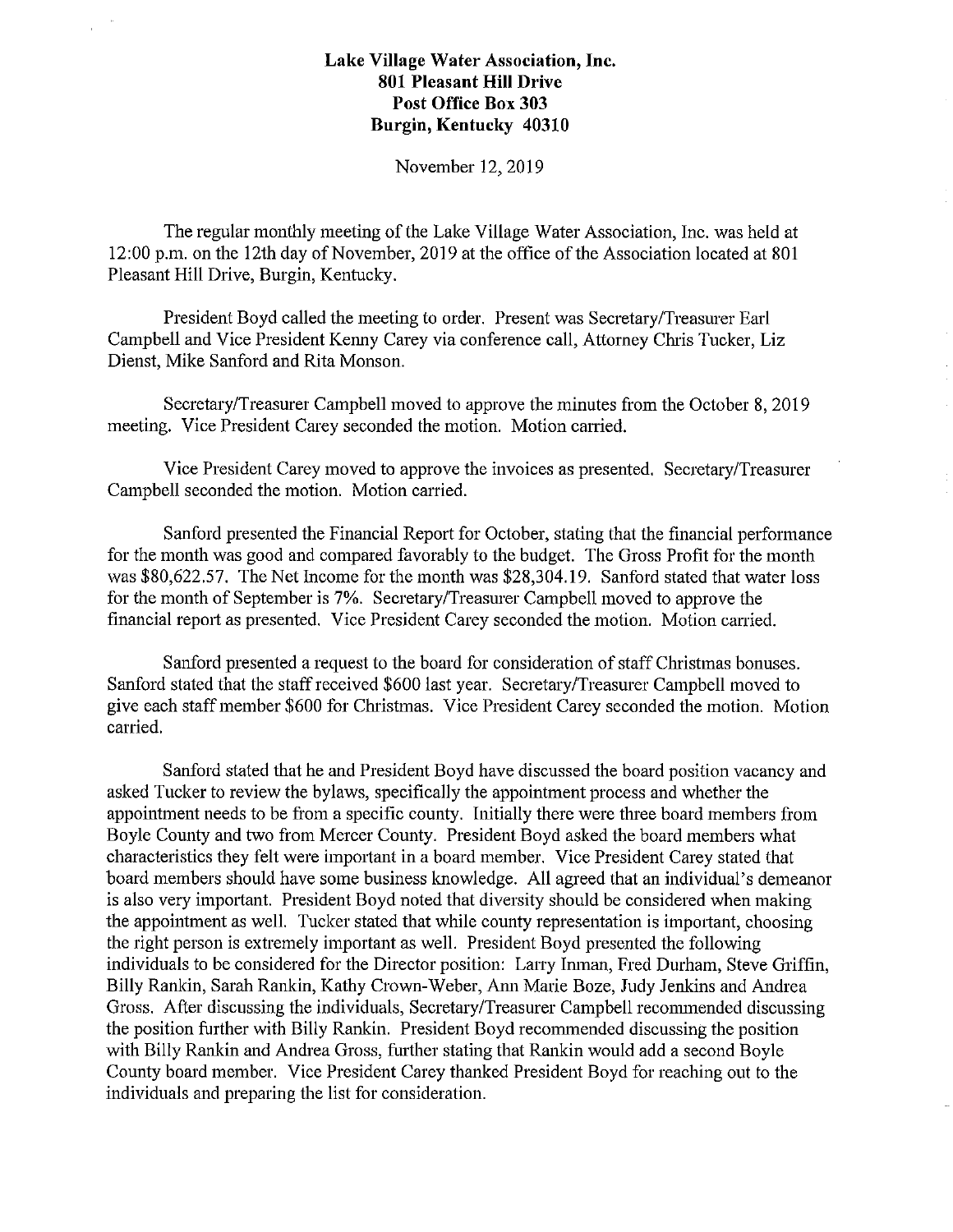After much discussion, it was determined that the existing language in the bylaws are fine and that no amendment is necessary regarding the appointment process. Tucker noted the county representation of the original board can be interpreted to reflect only the original board member make up and that the subsequent elections that have been held are a more important factor in detennining the board makeup. Sanford stated that the rates and charges found in the current bylaws do not reflect the current policies, rates or charges, but all agreed that the PSC approved Rules & Regulations are what the Association operates under and will always operate under.

Sanford presented information pertaining to the board member fee paid to each board member for their service as a Director. Sanford stated that fee had not been reviewed in several years and that the 2020 budget was being prepared, so a discussion is requested. Sanford stated that in 2004, the fee paid to each Director was \$200, in 2007 the fee paid was \$300 and in 2011, the fee was increased to \$400. Vice President Carey agreed that a review is appropriate and asked Sanford if he could ask other districts in the area what their Directors are paid. Sanford agreed to obtain the information and present it to the board at the December meeting.

Sanford stated that design is ongoing on the Contract 14 project and that the RD application is complete and has been submitted. Sanford also presented an amendment to the Owner-Engineer Agreement with Strand Associates to reflect the slight increase in the fee due to the addition of Wildwood Road to the project. Tucker reviewed the amendment and along with Sanford recommends execution. Secretary/Treasurer Campbell moved to approve the amendment and approve the execution. Vice President Carey seconded the motion. Motion carried.

Sanford presented the health insurance options for the upcoming renewal period. The Association has a handful of options including maintaining the existing United Healthcare policy with a 10.9% premium increase and premium of \$4,034.80 monthly, an Anthem policy with a monthly premium of \$4,719.99 and a Humana policy with a monthly premium of 3,266.72. The final policy for the board to consider is an Anthem Chamber Advantage policy, presented by Freeman Insurance, available to members of the Kentucky Chamber of Commerce with a premium in the amount of \$2,378.20. All agreed that the savings from the Anthem Chamber Advantage policy would be great and would be approximately \$20,000 annually. Vice President Carey moved to continue doing business with President Boyd, as he has been very loyal and worked very hard for the Association for many years to maintain affordable health care polices for the staff. President Boyd recommends the Chamber policy for the savings and will work with Sanford to get the staff enrolled.

Vice President Carey moved to adjourn the meeting. Secretary/Treasurer Campbell seconded the motion. Meeting adjourned.

Esident Jim Boy

Gampbu

Secretary/Treasurer Earl Campbell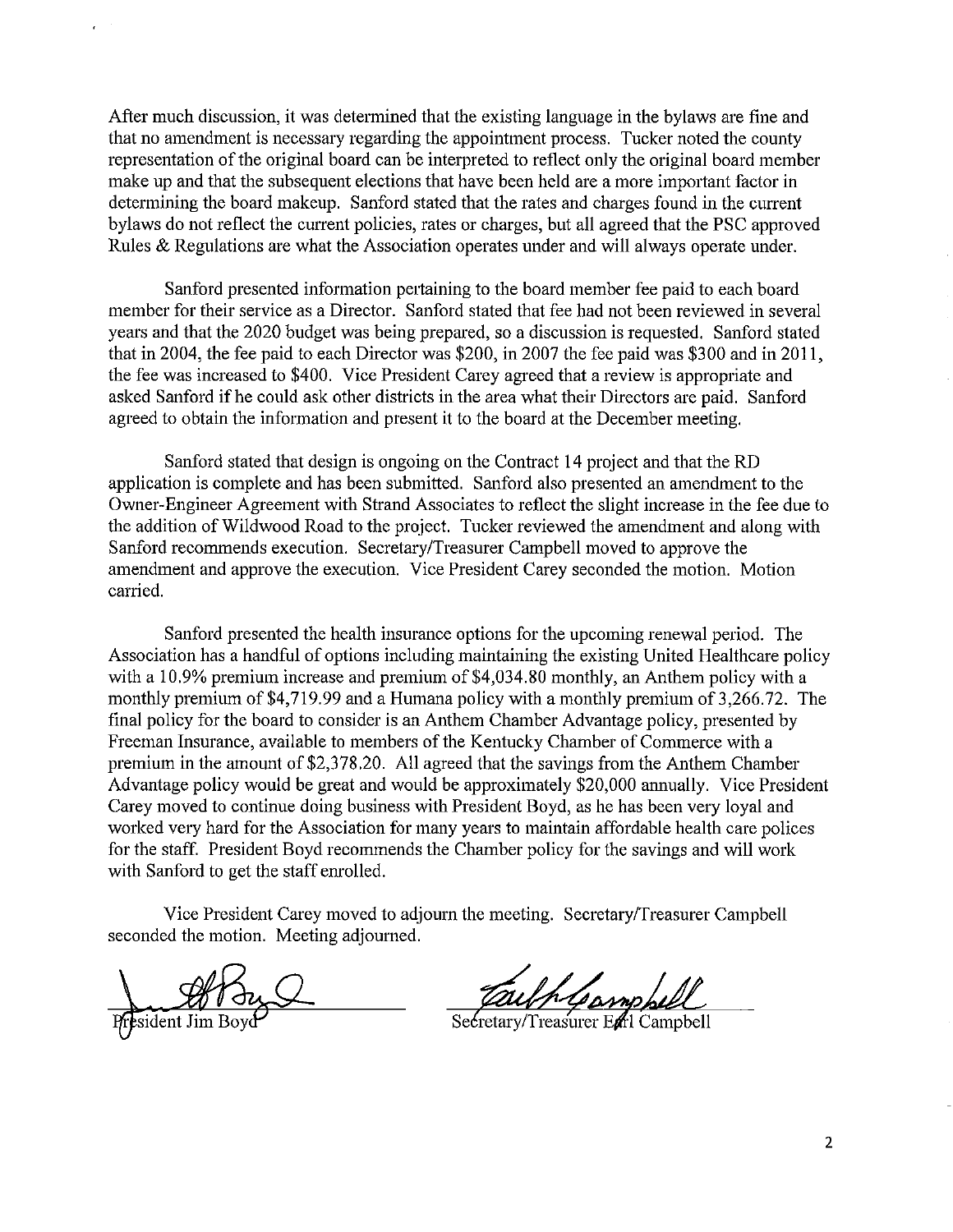$\chi \to 0$ 

December 12, 2019

The regular monthly meeting of the Lake Village Water Association, Inc. was held at 12:00 p.m. on the 12th day of December, 2019 at the office of the Association located at 801 Pleasant Hill Drive, Burgin, Kentucky.

President Boyd called the meeting to order. Present was Vice President Kenny Carey, Secretary/Treasurer Earl Campbell, Director Earl Camic, Attorney Chris Tucker, Mike Sanford and Rita Monson.

Vice President Carey moved to approve the minutes from the November 12, 2019 meeting. Secretary/Treasurer Campbell seconded the motion. Motion carried.

Secretary/Treasurer Campbell moved to approve the invoices as presented. Vice President Carey seconded the motion. Motion carried.

Sanford presented the Financial Report for November, stating that the financial performance for the month was good and compared favorably to the budget. The Gross Profit for the month was \$72,234.62. The Net Income for the month was a loss of \$24,297.22 due to payment of the final RD loan payment in the amount of \$49,038. Sanford stated that water loss for the month of November is 7%. Vice President Carey moved to approve the financial repoti as presented. Secretary/Treasurer Campbell seconded the motion. Motion carried.

 $\mathbb{R}^2$ 

Sanford presented a draft of the 2020 Operating Budget for review and consideration. Sanford provided the following comments regarding the proposed budget: due to the rate increase from the City of Harrodsburg, a Purchase Water Adjustment totaling \$0.16 per 1,000 gallons will be included in the revenue portion of the budget; due to the construction of the Contract 14 Water Main Replacement Project, a rate increase will be implemented at some point, but is not included in the proposed budget; the proposed budget reflects the reduction in health insurance premiums and also reduced phone, internet and dumpster fees; the proposed budget also includes an allocation of \$23,858 to Capital Outlay for the purchase of a new truck. All agreed that Sanford did a great job preparing the budget and no revisions were recommended to the draft. Vice President Carey moved to approve the budget as presented by Sanford. Director Camic seconded the motion. Motion carried.

Sanford presented the PSC Purchase Water Adjustment application to the board for consideration. The adjustment is required due to the 20% rate increase implemented by the City of Harrodsburg on the wholesale rate. The rate adjustment is \$0.16 per 1,000 gallons. Director Camic moved to approve the application as presented. Secretary/Treasurer Campbell seconded the motion. Motion carried.